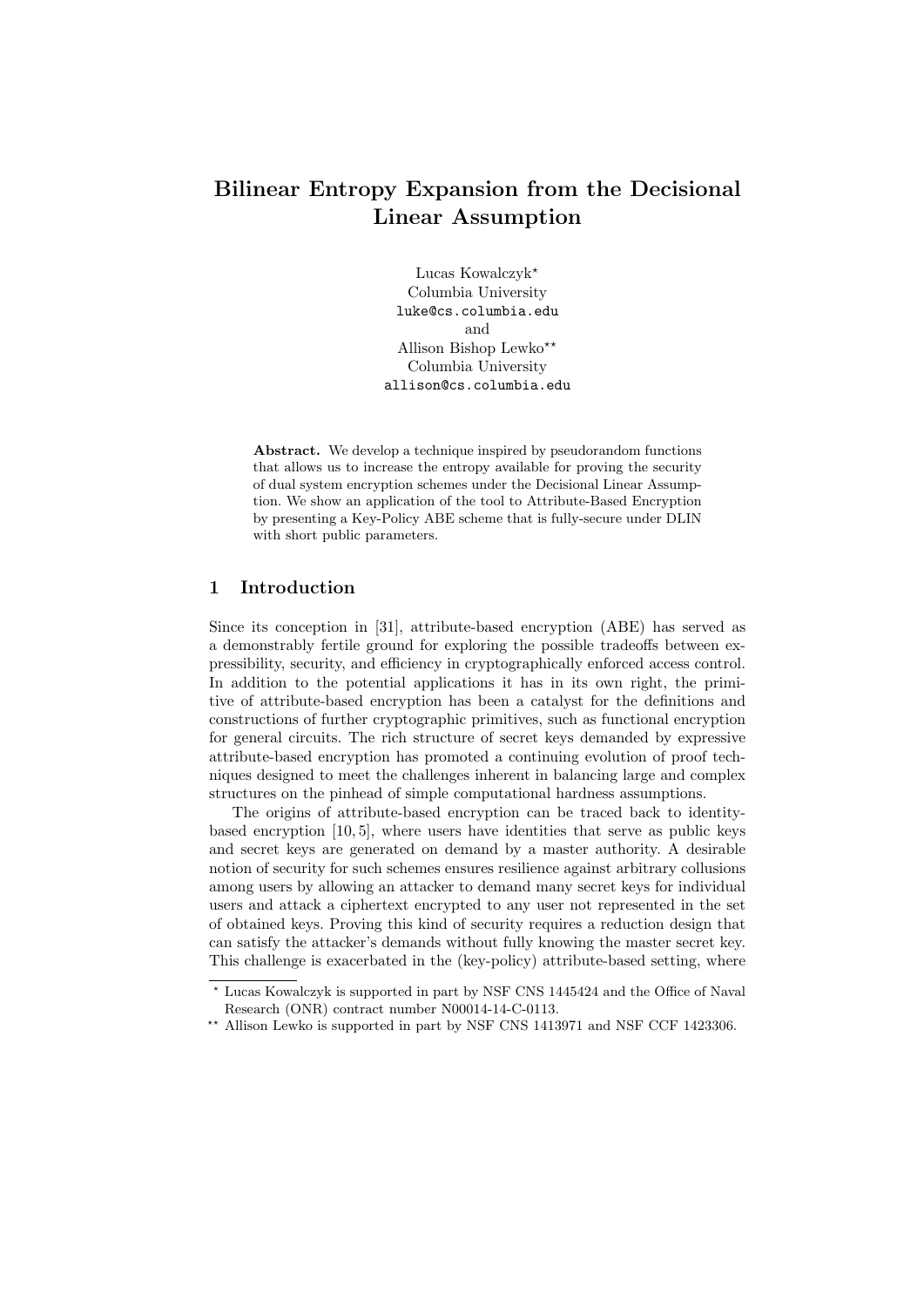user keys correspond to access policies expressed over attributes and ciphertexts are associated with subsets of these attributes. Decryption is allowed precisely when a single user's policy is satisfied by a ciphertext's attribute set. Thus, the structure of allowable keys that the attacker can request grows more complex as the scheme is equipped to express more complex policies.

As a consequence of this, the intuitive and elegant constructions of attributebased encryption in bilinear groups in [17, 33] were only proven secure in the selective security model: a weakened model of security that requires the attacker to declare the target of attack in advance, before seeing the public parameters of the system. This limitation of the model allows the security reduction to embed the computational challenge into its view of the public parameters of the scheme in a way that partitions the space of secret keys. Keys that do not satisfy the targeted ciphertext are able to be generated under the embedding, while keys that do satisfy the ciphertext cannot be generated. This approach does not extend well to the full security model, where this artificial limitation on the attacker is lifted.

The first fully secure ABE schemes appeared in [18], using the dual system encryption methodology [32] for designing the security reduction. In a dual system approach, there are typically multiple (computationally indistinguishable) forms of keys and ciphertexts. There are "normal" keys and ciphertexts that are employed in the real system, and then are various forms of "semi-functional" keys and ciphertexts. The core idea is to prove security via a hybrid argument, where the ciphertext is changed to semi-functional and keys are changed to semifunctional types one by one, until all the keys are of a semi-functional type incapable of decrypting the semi-functional ciphertext (it is important that they still decrypt normal ciphertexts, otherwise the hybrid transitions could be detected by the attacker who can create normal ciphertexts for itself using the public parameters). Once we reach a state where the key and ciphertexts distributions provided to the attacker are no longer bound by correct decrypt behavior, it is easier for the reduction to produce these without knowing the master secret key.

The most critical step of these dual system arguments occurs when a particular key changes from a type that can decrypt the challenge ciphertext to a type that cannot - the fact that this change is not detected by the attacker is where the reduction must use the criterion that the access policy is not satisfied. The security reductions in  $[18]$  and many subsequent works  $(e.g. [27, 21])$  used an information-theoretic argument for this step. However, this argument requires a great deal of entropy (specifically, fresh randomness for each attribute-use in a policy). This entropy was supplied by parameters in the semi-functional space that paralleled the published parameters of the normal space. This necessitated a blowup in public parameter and ciphertext sizes, specifically a multiplicative factor of the the number of attribute-uses allowed for access policies.

In [25], it was observed that the initial steps of a typical dual system encryption hybrid argument could be re-interpreted as providing a "shadow copy" of the system parameters in the semi-functional space that does not have to be committed to when the public parameters for the normal space are provided.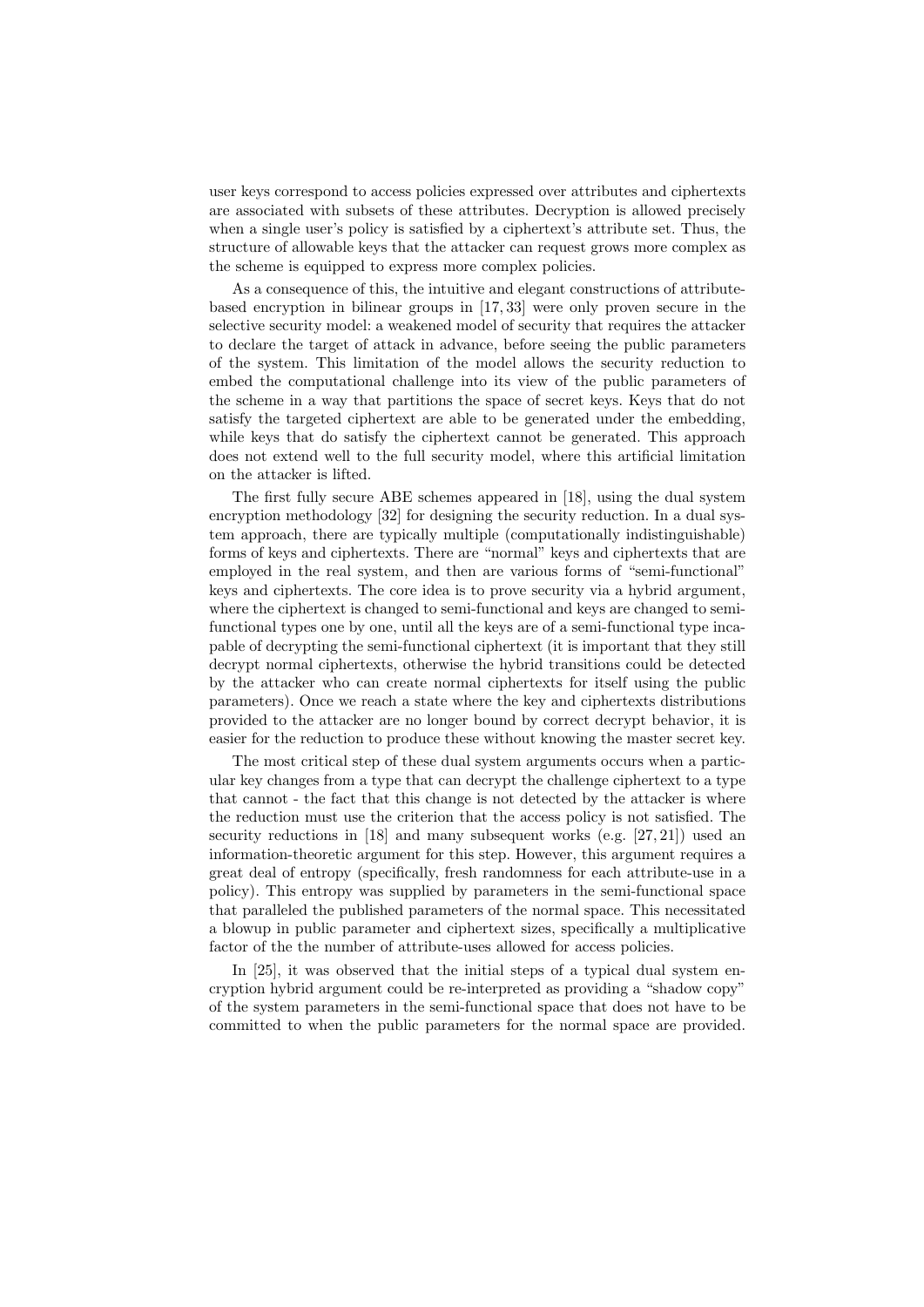This perspective suggests that one can embed a computational challenge into these semi-functional space parameters as semi-functional objects are produced. For instance, when a portion of these parameters affect a single semi-functional key that is queried after the semi-functional ciphertext, one can essentially embed the challenge in the same way as the original selective security arguments in [17]. In the reverse case, where the semi-functional key is queried before the challenge ciphertext, the embedding can be similar to a selective security proof for a ciphertext-policy ABE scheme, where keys are associated with attributes and ciphertexts are associated with access policies. In [25], state of the art selective techniques for KP-ABE and CP-ABE systems were combined into a full security proof, avoiding the blowup in parameters incurred by the information-theoretic dual system techniques.

However, even selective security for CP-ABE systems remains a rather challenging task, and the state of the art technique in [33] introduces an undesirable q-type assumption into the fully secure ABE scheme. In the CP-ABE setting, selectivity means that the attacker declares a target access policy up front. This can then be leveraged by the security reduction to design public parameters so that it can create keys precisely for sets of attributes that do not satisfy this target policy. The  $q$ -type assumption in [33] was a consequence of the need to encode a potentially large access policy into small public parameters. This leaves us still searching for an ideal KP-ABE scheme in the bilinear setting that has parameter sizes comparable to the selectively secure scheme in [17] and a full security proof from a simple assumption such as the decisional linear assumption (DLIN). A security reduction for such a scheme must seemingly break outside the mold of using either a purely information-theoretic or purely computational argument for leveraging the fact that a requested key policy cannot be satisfied by the challenge ciphertext.

Our Results To demonstrate our approach, we present a KP-ABE constructions in the composite-order bilinear setting which is proven fully secure from simple assumptions, and supports LSSS/MSP access policies (like its bilinear predecessors). Security is proven using a few specific instances of subgroup-decision assumptions and DLIN. Our scheme greatly reduces the size of the public parameters as compared to [18, 27], as the number of group elements we need to include in the public parameters grows only logarithmically rather than linearly in the bound on the number of attribute-uses in an access policy.

Our Techniques We intermix the computational and information-theoretic dual system encryption approaches, using computational steps to "boost" the entropy of a small set of (unpublished) semi-functional parameters to a level that suffices to make the prior information-theoretic argument work. Essentially, we use the fact that the semi-functional space parameters are never published to not only "delay" their definition as exploited in [25], but further to argue that they can (computationally) appear to provide more entropy than their size would information-theoretically allow. The gadget that allows us do this computational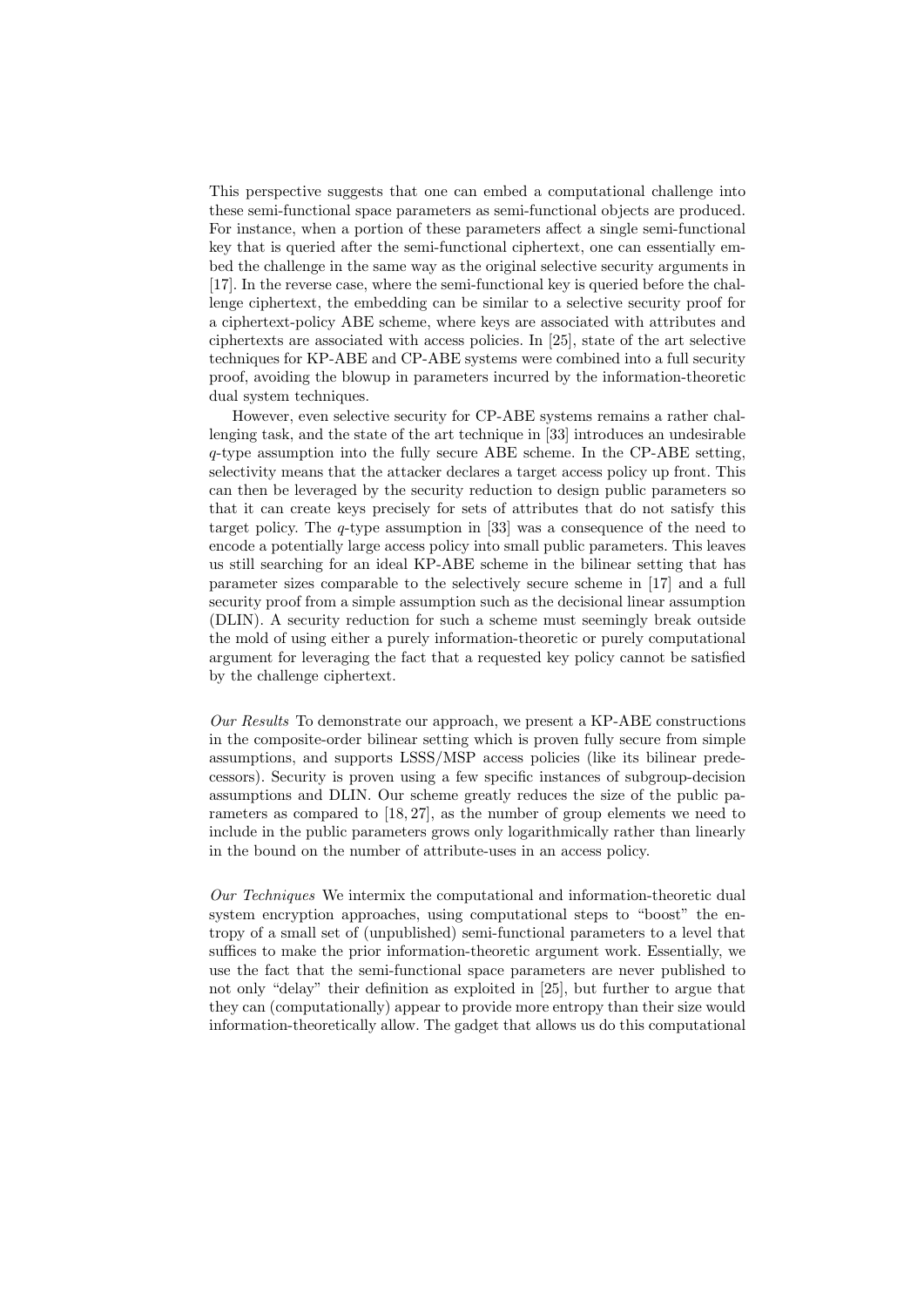pre-processing before the running information-theoretic argument is presented as our "bilinear entropy expansion lemma."

The inspiration for the gadget construction comes from pseudorandom generators/pseudorandom functions. Naturally, if we want a small set of semifunctional generators to seemingly produce a large amount of entropy, we may want to view these parameters as the seed for a PRF, for example. Out-of-thebox PRF constructions like Naor-Reingold [26] and its DLIN-based extension [24] however are unsuitable in the bilinear setting (even though the DLIN version would remain secure) because they would require direct access to the seed for computation, and a secure bilinear construction will only provide indirect access to the seed as exponents of group elements.

To circumvent this difficulty, we use a subset-sum based construction that can be computed in a bilinear group with the seed elements in the exponents. Of course, using a naked linear structure would be detectable, but we are able to use a rather minimal amount of additional random exponents to push the linear sub-structure out of reach of detection by regular group or pairing operations.

We build our construction in two steps. First, we present a construction for a one-use KP-ABE system which only supports access policies where each attribute is used at most once. This scheme achieves ciphertext and key sizes which rival those of selectively secure schemes (up to constants), while significantly reducing public parameter size. Then, we apply a standard transformation to get from a one-use system to a system which allows multiple uses of attributes in policies (the number of uses allowed per attribute is constant and fixed at setup). The overhead of this transformation is drastically mitigated by our scheme's small public parameters. The effect on ciphertext and key sizes compared to previous applications of this transformation remain the same up to constants.

Further Discussion of Related Work Additional work on ABE in the bilinear setting includes various constructions of KP-ABE and CP-ABE schemes (e.g. [4, 30, 16]), schemes supporting multiple authorities (e.g. [6, 7, 29, 21]), and schemes supporting large attribute universes (e.g. [22, 28]). Some of the structure for randomization in our schemes is inspired by [22]. The large universe scheme in [28] also achieves full-security with short public parameters using conceptually different techniques. We view the main contribution of this paper to be the entropy expansion lemma, which we believe is modular and potentially useful in other settings. Our approach lends a clear understanding of the roles of informationtheoretic and computational techniques in dual-system encryption proofs.

There are also recent constructions of ABE schemes in the lattice setting. The construction of [15] allows access policies to be expressed as circuits, which makes it more expressive than any known bilinear scheme. It was proven selectively secure under the standard LWE assumption. Circuit policies are also supported by the construction in [12] based on multilinear maps. This scheme is also proven selectively secure, under a particular computational hardness assumption for multilinear groups. The very recent multilinear scheme in [13] achieves full security, relying on computational hardness assumptions in multilinear groups.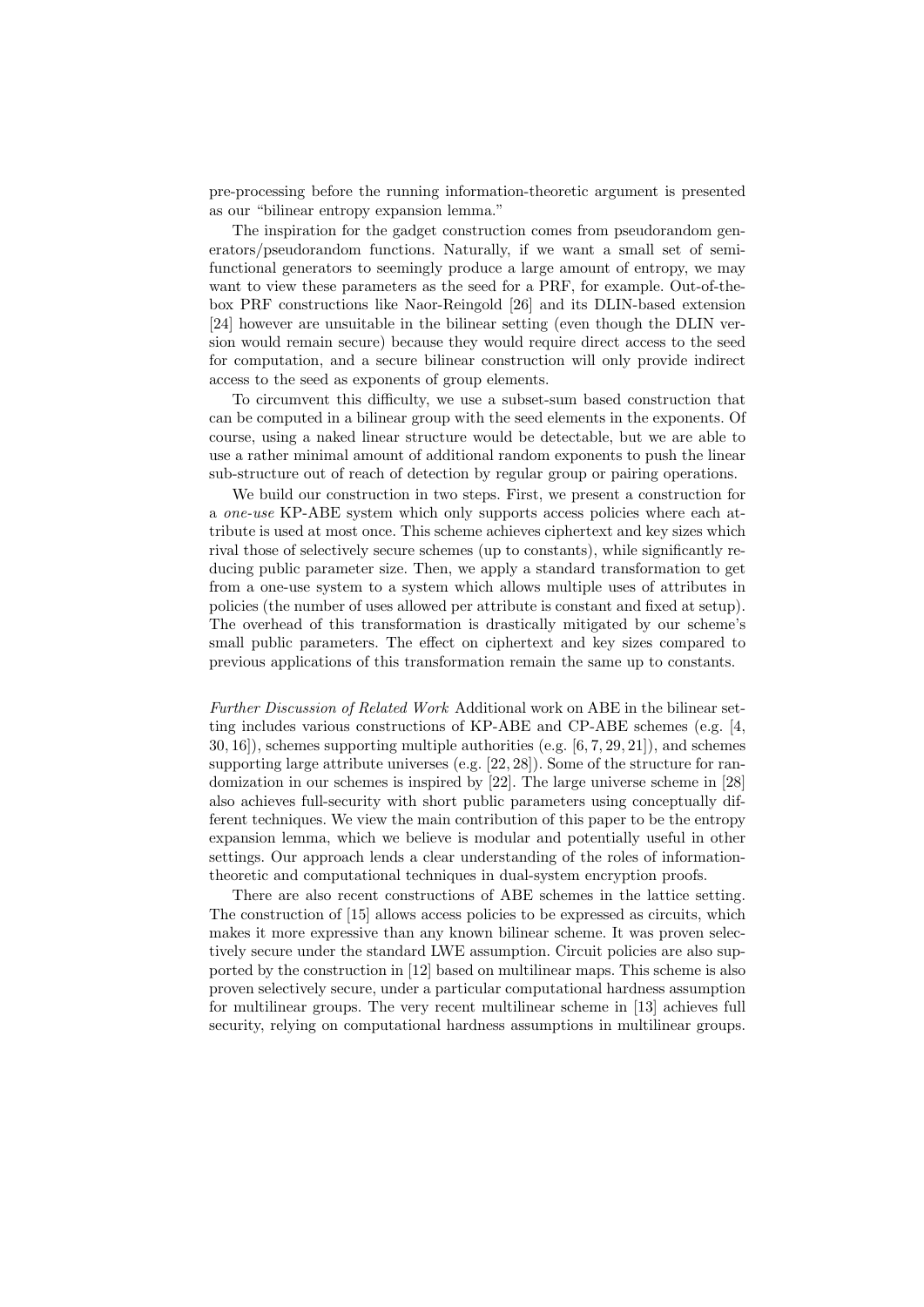The fully secure general functional encryption scheme in [34], which relies on indistinguishability obfuscation, can also be specialized to the ABE setting.

Some relationships between ABE and other cryptographic primitives have also been explored. The work of [2] derives schemes for verifiable computation from attribute-based encryption schemes, while [14] use attribute-based encryption as a tool in designing more general functional encryption and reusable garbling schemes. Dual system encryption proof techniques have also been further studied in the works of [20, 9, 34, 1], applied to achieve leakage resilience in [23, 19, 11], and applied directly to computational assumptions in [8].

## 2 Preliminaries

Our construction uses composite order bilinear groups. Background on these groups and the (static) subgroup decision assumptions on which our composite order construction's security is based can be found in the full version of this paper. We now give required background material on Linear Secret Sharing Schemes. The formal definition of a KP-ABE scheme, and the security definition we will use can be found in the full version.

Linear Secret Sharing Schemes Our construction uses linear secret-sharing schemes (LSSS). We use the following definition (adapted from [3]). In the context of ABE, attributes will play the role of parties and will be represented as nonempty subsets  $K \subseteq [k]$  for a fixed k.

Definition 1. (Linear Secret-Sharing Schemes (LSSS)) A secret sharing scheme Π over a set of attributes is called linear (over  $\mathbb{Z}_p$ ) if the shares belonging to all attributes form a vector over  $\mathbb{Z}_p$  and there exists an  $\ell \times n$  matrix  $\Lambda$  called the share-generating matrix for  $\Pi$ . The matrix  $\Lambda$  has  $\ell$  rows and n columns. For all  $j = 1, \ldots, \ell$ , the j<sup>th</sup> row of  $\Lambda$  is labeled by an attribute K. When we consider the column vector  $v = (s, r_2, \ldots, r_n)$ , where  $s \in \mathbb{Z}_p$  is the secret to be shared and  $r_2, \ldots, r_n \in \mathbb{Z}_p$  are randomly chosen, then  $\Lambda v$  is the vector of  $\ell$  shares of the secret s according to  $\Pi$ . The share  $(\Lambda v)_j = \lambda_K$  belongs to attribute K.

We note the *linear reconstruction* property: we suppose that  $\Pi$  is an LSSS. We let S denote an authorized set. Then there is a subset  $S^* \subseteq S$  such that the vector  $(1,0,\ldots,0)$  is in the span of rows of  $\Lambda$  indexed by  $S^*$ , and there exist constants  $\{\omega_K \in \mathbb{Z}_p\}_{K\in\mathbb{S}^*}$  such that, for any valid shares  $\{\lambda_K\}$  of a secret s according to  $\Pi$ , we have:  $\sum$ K∈S<sup>∗</sup>  $\omega_K \lambda_K = s$ . These constants  $\{\omega_K\}$  can be found in time polynomial in the size of the share-generating matrix  $\Lambda$  [3]. For

unauthorized sets, no such  $S^*$ ,  $\{\omega_K\}$  exist. For our construction, we will employ LSSS matrices over  $\mathbb{Z}_N$ , where N is a

product of three distinct primes  $p, q, w$ . As in the definition above over the prime order  $\mathbb{Z}_p$ , we say a set of attributes S is authorized if is a subset  $S^* \subseteq S$  such that the rows of the access matrix  $A$  labeled by elements of  $S$  have the vector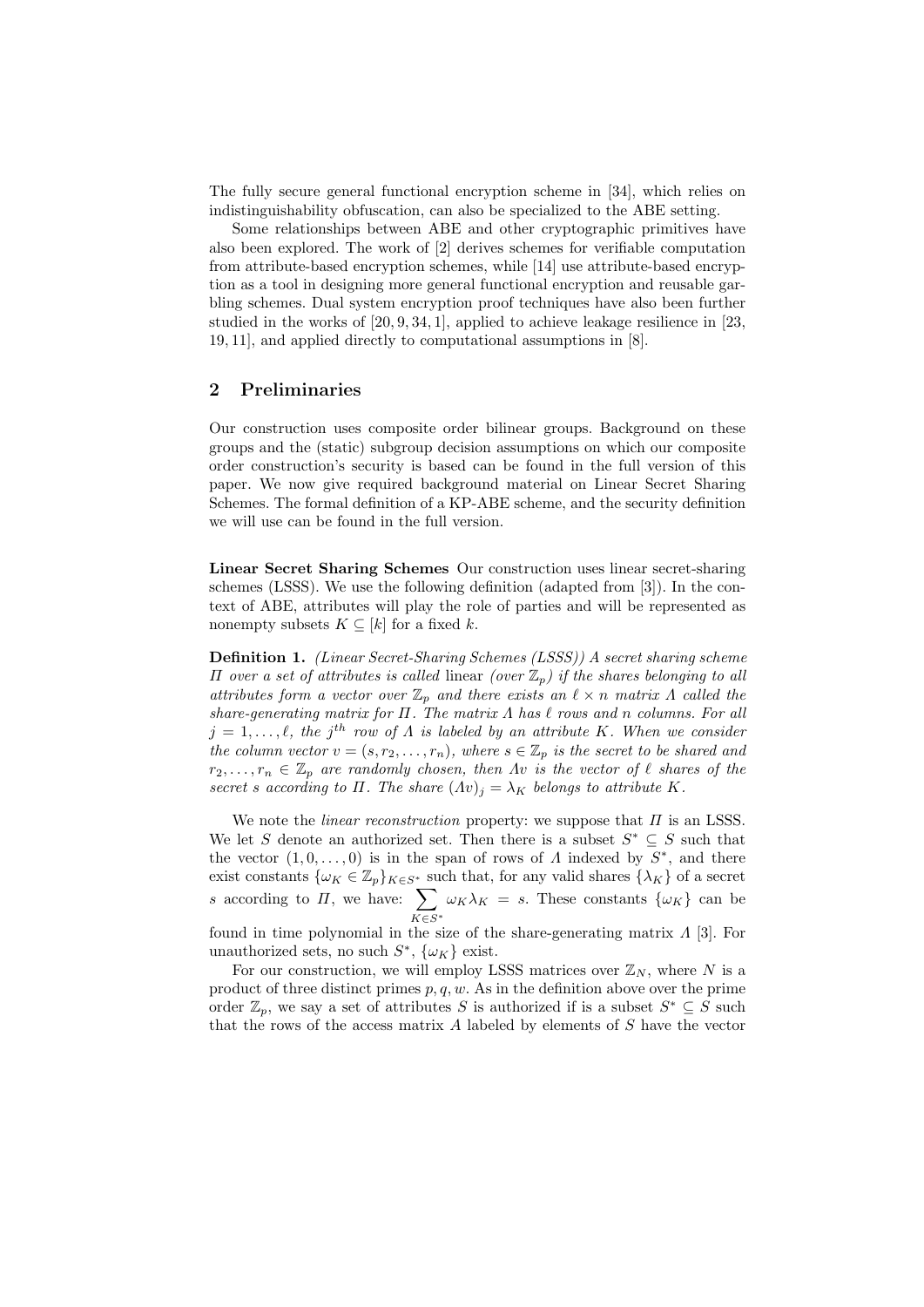$(1, 0, \ldots, 0)$  in their span modulo N. In our security proof for our system, we will further assume that for an unauthorized set, the corresponding rows of A do not include the vector  $(1, 0, \ldots, 0)$  in their span modulo q. We may assume this because if an adversary can produce an access matrix A over  $\mathbb{Z}_N$  and an unauthorized set over  $\mathbb{Z}_N$  that is authorized over  $\mathbb{Z}_q$ , then this can be used to produce a non-trivial factor of the group order  $N$ , which would violate our subgroup decision assumptions.

Transformation from One-Use to Multiple Use KP-ABE Given a KP-ABE scheme which is fully-secure when attributes are used at most once in access policies, we can obtain a KP-ABE scheme which is fully-secure when each attribute is used at most some constant number of times in access policies using a standard transformation. Essentially, multiple uses of an attribute are treated as new "attributes" in the one-use system. For example, if we want an attribute x to be able to be used up to  $k_x$  times in access policies, we will instantiate our one-use system with  $k_x$  "attributes"  $x: 1, ..., x: k_x$ . Each time we want to label a row of an access matrix  $\Lambda$  with  $x$ , we label it with  $x : i$  for a new value of i. Each time we want to associate a subset S of attributes to a ciphertext, we instead use the set  $S' = \{x : 1, ..., x : k_x \mid x \in S\}$ . We can then employ the one-use KP-ABE scheme on this new larger set of "attributes" and retain its full security and functionality.

Clearly, this transformation comes at a cost. Typically, the ciphertext and public parameter size of the KP-ABE scheme resulting from the transformation now scale linearly with the number of attribute-uses allowed in access policies, not just the number of attributes. This presents a problem if one desires policies which have high reuse of attributes. Our one-use KP-ABE scheme mitigates the problem with public parameter size by featuring public parameters that scale only logarithmically with the number of attributes supported by the system, compared to the linear scaling of the fully secure KP-ABE schemes based on static assumptions in [18, 21]. Note that [28] also achieves full-security from static assumptions with short parameters, using conceptually different techniques.

## 3 KP-ABE Construction

Our single-use KP-ABE construction assumes a polynomially sized attribute universe U where attributes are non-empty subsets  $K \subseteq [k]$  for some fixed k. The prior fully secure single-use KP-ABE scheme in [18] required a fresh group element to appear in the public parameters for each attribute in the universe. After using the generic transformation discussed in section 2, this results in the scheme requiring a fresh group element for each attribute-use allowed in access policies. As a concrete example, if one wanted to allow 9 attributes to be used up to 7 times each, one needed to have  $9 \times 7 = 63$  group elements in the public parameters corresponding to this attribute. In our composite order scheme, to allow the same  $63 = 2^6 - 1$  attribute-uses, we only need  $2 \times 6$  group elements in the public parameters corresponding to the attribute. The way we accomplish this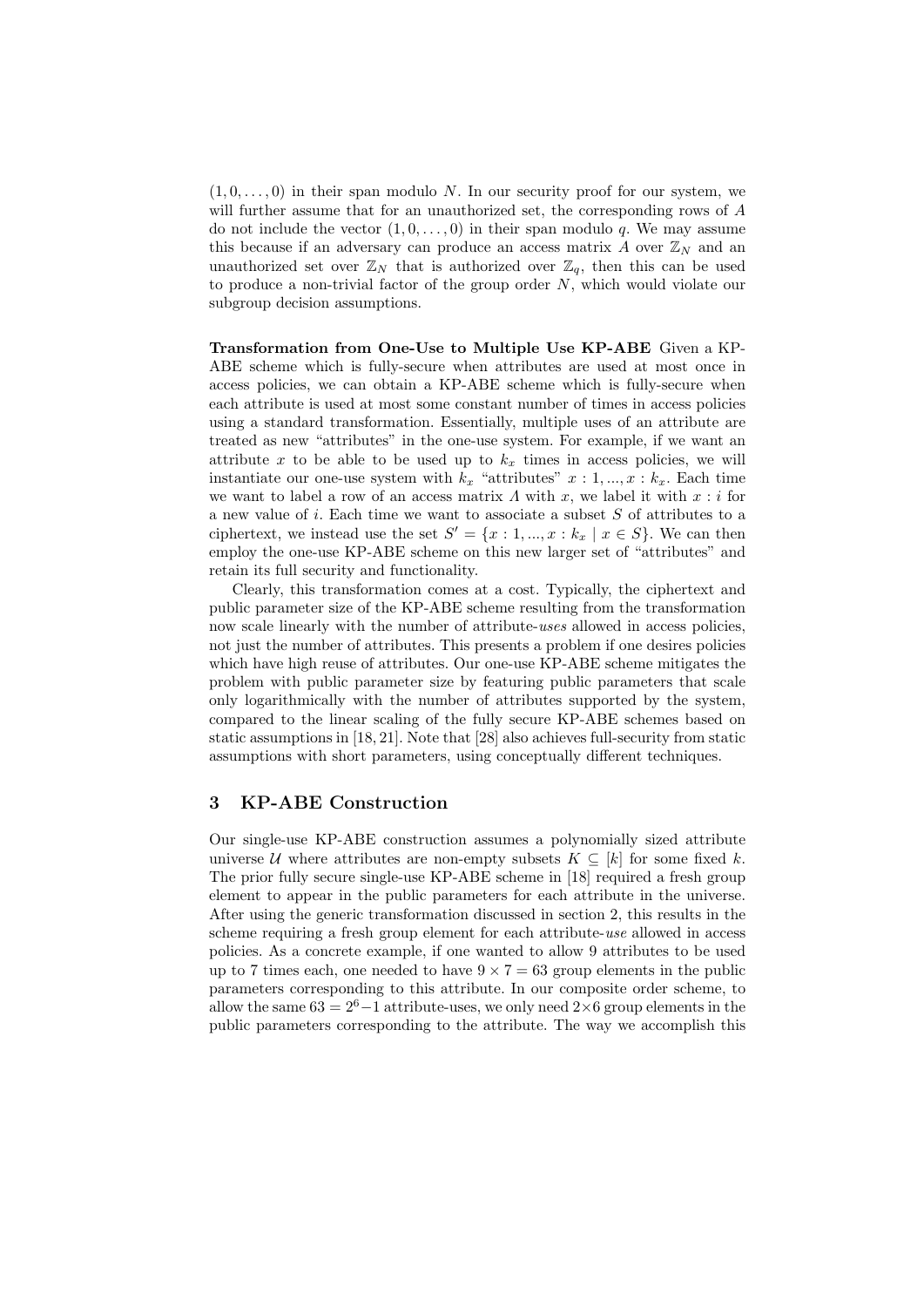dramatic "compression" of public parameters is to note that the encryptor can produce 63 group elements from 6 by taking products of all non-empty subsets (these correspond to subset-sums in the exponent). More generally, given k group elements  $g^{a_1}, \ldots, g^{a_k}$ , we can produce  $2^k - 1$  group elements by enumerating over elements  $g^{a_1}, \ldots, g^{a_k}$ , we can produce  $2^k-1$  group elements by enumerating over  $\sum$ 

all non-empty subsets  $K \subseteq [k]$  and computing g j∈K  $a_j$ . We name the resulting collection of elements  $g^{A_K}$ , where  $A_K := \sum$ j∈K  $a_j$ . Our composite order scheme

uses two parallel such subset constructions (causing the factor of 2).

These  $2^k - 1$  group elements no longer look random - they have linear relationships in their exponents by construction. However, since we are assuming the decisional linear assumption is hard, if we choose  $2<sup>k</sup> - 1$  additional random exponents  $\{t_K\}$ , then the  $2(2^k-1)$  group elements formed as  $\{g^{t_K}, g^{t_K A_K}\}$  are computationally indistinguishable from  $2(2<sup>k</sup> - 1)$  uniformly random group elements (which lack any hidden linear structures in their exponents). The proof of this is the core of bilinear entropy expansion lemma, though the full statement of the lemma includes some additional structure that is useful for linking into a KP-ABE construction. The dual system encryption framework allows us to apply this argument to the parameters in the semi-functional space, where we do not need to publish the values  ${g^{a_j}}$ . (Note that publishing these would make the structure of  $\{g^{t_K}, g^{t_K A_K}\}\$  detectable through applications of the bilinear map.)

 $Setup(\lambda, \mathcal{U}, k) \rightarrow PP, MSK$  The setup algorithm chooses a bilinear group G of order  $N = pqw$  where  $p, q, w$  are primes. We let  $G_p, G_q, G_w$  represent the subgroup of order p, q, and w respectively in G. It then draws  $\alpha \leftarrow \mathbb{Z}_N$  and random group element  $g_p \in G_p$ . For each  $j \in [k]$ , it chooses values  $a_j, b_j \leftarrow \mathbb{Z}_N$ . The public parameters are  $N, g_p, e(g_p, g_p)^\alpha, \{g_p^{a_j}, g_p^{b_j} : j \in [k]\}.$  The MSK is  $\alpha$ and a generator  $g_w$  of  $G_w$ . Such a construction is equipped to create keys for access policies which include attributes  $K \subseteq [k]$  where K is not empty.

 $KeyGen(MSK, A, PP) \rightarrow SK$  The key generation algorithm takes in the public parameters, master secret key, and LSSS access matrix  $\Lambda$ . First, the key generation algorithm generates  $\{\lambda_K\}$ : a linear sharing of  $\alpha$  according to policy matrix  $\Lambda$  (the reader is referred to section 2 for details). For each attribute  $K$  corresponding to a row in the policy matrix  $\Lambda$ , it then raises generator  $g_w$  to random exponents to create  $g_w^{z_K}, g_w^{z_K'}$ ,  $g_w^{z_K''} \in G_w$ , chooses exponent  $y_K \leftarrow \mathbb{Z}_N$  and computes  $g_p^{A_K} = \prod$ j∈K  $g_p^{a_j}$  and  $g_p^{B_K} = \prod$ j∈K  $g_p^{b_j}$ . Note that here and throughout the rest of the description of our construction and its proof of security we will use the notation  $A_K = \sum$ j∈K  $a_j$  and  $B_K = \sum$ j∈K  $b_j$ . It then outputs the secret key:

$$
SK_{\Lambda} = \{g_p^{\lambda_K} g_p^{y_K A_K} g_w^{z_K}, \quad g_p^{y_K} g_w^{z'_K}, \quad g_p^{y_K B_K} g_w^{z''_K} : (\forall K \text{ labels} \in \Lambda)\}
$$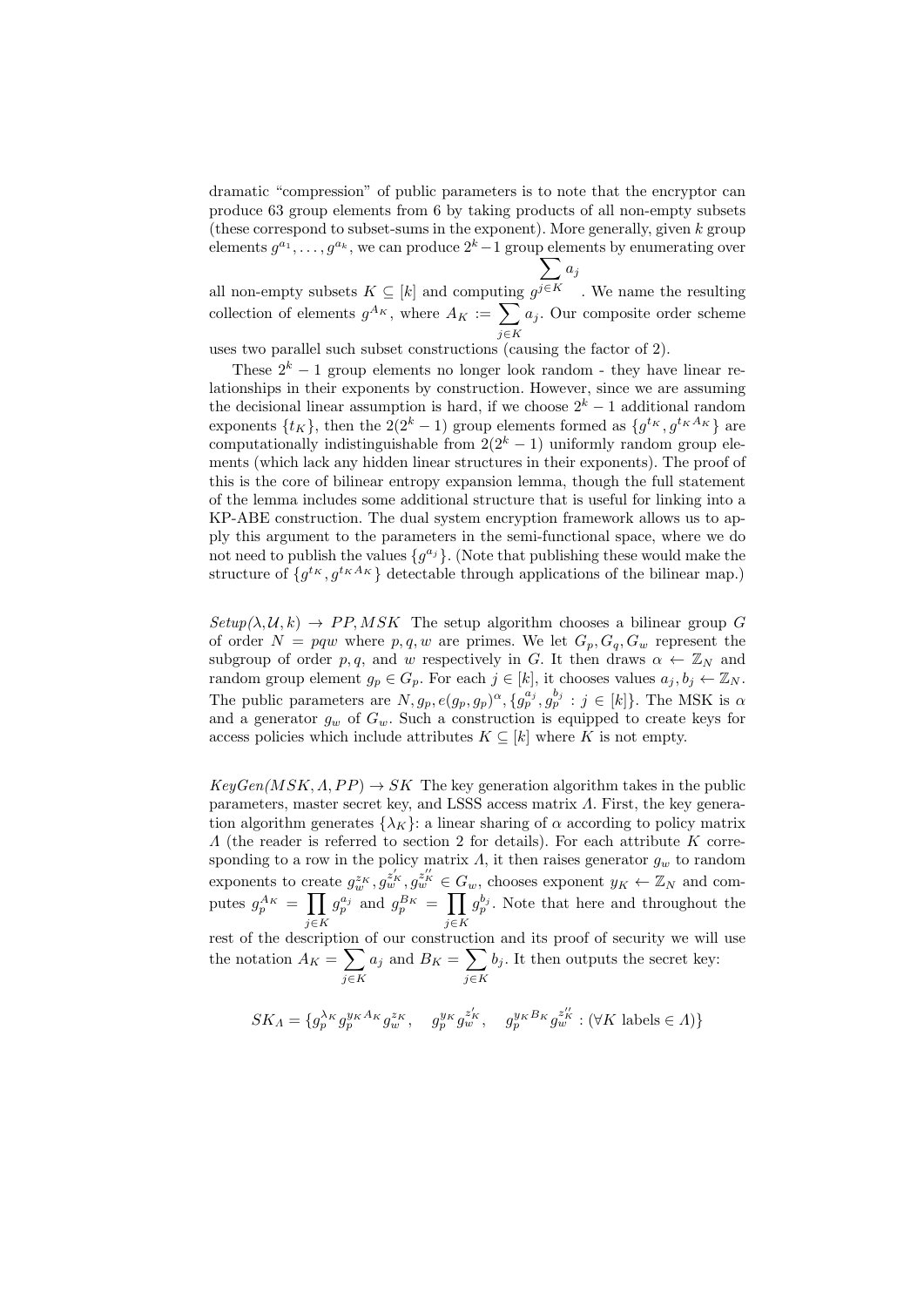$\text{Encrypt}(M, S, PP) \rightarrow CT$  The encryption algorithm first draws  $s \leftarrow \mathbb{Z}_N$ . For each  $K \in S$ , the encryption algorithm draws  $t_K \leftarrow \mathbb{Z}_N$  and computes  $g_p^{A_K} = \prod$ j∈K  $g_p^{a_j}$  and  $g_p^{B_K} = \prod$ j∈K  $g_p^{b_j}$ . It then outputs the ciphertext:

$$
CT = Me(g_p, g_p)^{\alpha s}, \quad \{g_p^s, \quad g_p^{sA_K} g_p^{t_K B_K}, \quad g_p^{t_K}: (\forall K \in S) \}
$$

 $Decrypt(CT, SK, PP) \rightarrow M$  We let S correspond to the set of attributes associated to ciphertext  $CT$ , and  $\Lambda$  be the policy matrix. If S satisfies  $\Lambda$ , the decryption algorithm computes suitable constants  $\omega_K$  such that  $\sum$  $K\!\in\! S^*$  $\omega_K \lambda_K = \alpha$ 

(recall section 2). It then computes:

$$
\prod_{K \in S^*} \left( e(g_p^s, g_p^{\lambda_K} g_p^{y_K A_K} g_w^{z_K}) \left( \frac{e(g_p^{y_K} g_w^{z_K'}, g_p^{s A_K} g_p^{t_K B_K})}{e(g_p^{t_K}, g_p^{y_K B_K} g_w^{z_K'})} \right)^{-1} \right)^{\omega_K}
$$
\n
$$
= \prod_{K \in S^*} \left( \frac{e(g_p, g_p)^{s \lambda_K} e(g_p, g_p)^{s y_K A_K}}{e(g_p, g_p)^{s y_K A_K}} \right)^{\omega_K}
$$
\n
$$
= \prod_{K \in S^*} \left( e(g_p, g_p)^{s \lambda_K} \right)^{\omega_K} = e(g_p, g_p)^{K \in S^*}
$$
\n
$$
= e(g_p, g_p)^{\alpha s}
$$

The message can then be recovered by computing:  $Me(g_p, g_p)^{\alpha s}/e(g_p, g_p)^{\alpha s} =$ M. This demonstrates correctness of the scheme.

#### 3.1 Security Proof Overview

Our security proof uses a hybrid argument over a sequence of games. We let  $Game_{real}$  denote the real security game. The rest of the games use semi-functional keys and ciphertexts, which we describe below. We let  $g_q$  denote a fixed generator of the subgroup  $G_q$ , which will serve as the "semi-functional space."

Like a typical dual system encryption proof, we will begin by transitioning from a normal ciphertext to a semi-functional ciphertext with semi-functional components that mimic the structure of their normal counterparts. This kind of transition can be done with a basic subgroup decision assumption. We will then perform a hybrid over keys, gradually changing each one to a semi-functional form that does not properly decrypt the semi-functional ciphertext. To start, we can bring in semi-functional components for a particular key that mimic the structure of normal components, up to the constraint that the shared valued in the semi-functional space will be  $0 \pmod{q}$ . Technically, this constraint arises because we will be taking a challenge term from a subgroup decision assumption that has an unknown exponent in the normal space and raising it to a share so we have to make this a share of 0 and separately share the  $\alpha$  value in the normal space so that the unknown exponent does not affect the correctness of the sharing in the normal space. At a higher level, this constraint explains why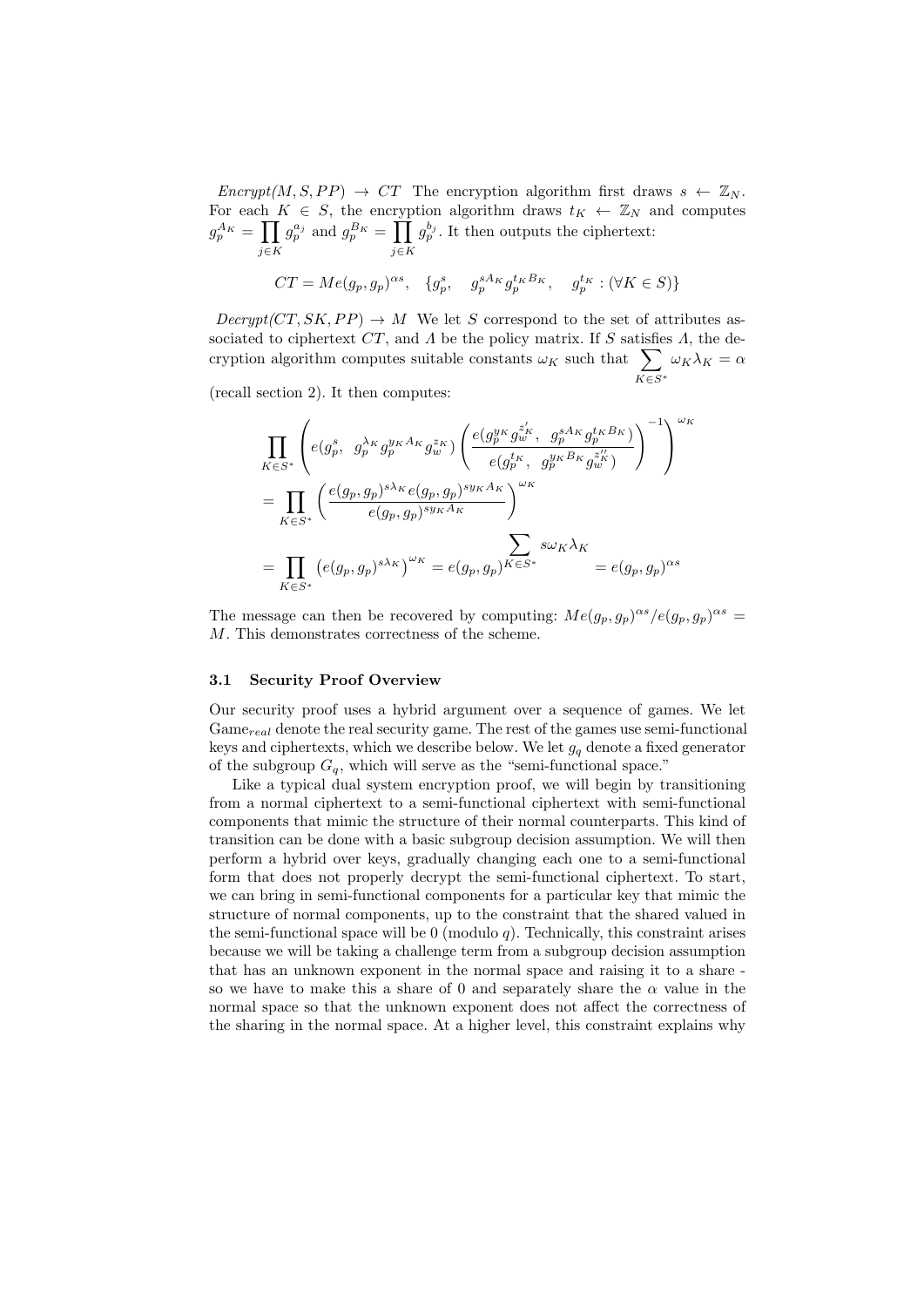the simulator at this stage of the hybrid cannot solve the challenge problem for itself by test decrypting against a semi-functional ciphertext. Since the structure in the semi-functional space parallels the normal structure and the shared value here is zero, the semi-functional components will cancel out upon decryption.

So we can arrive at a stage where a key and ciphertext have semi-functional components structured just like the normal space, but with fresh parameters modulo q that are independent of the published parameters modulo  $p$ . This is a consequence of the Chinese Remainder Theorem, that ensures when we sample an exponent uniformly at random modulo  $N$ , its modulo  $p$  and modulo  $q$  reductions are independent and uniformly random in  $\mathbb{Z}_p$ ,  $\mathbb{Z}_q$  respectively. Since these implicit parameters in the semi-functional space are never published, we can use our bilinear entropy expansion lemma to argue that their subset-sum structure is hidden under the decisional linear assumption. This allows us to replace them with higher entropy parameters (lacking the subset-sum structure of the normal space), and then argue that the shared value in the semi-functional space is information-theoretically hidden (this is where we use that the access policy is not satisfied and that attributes are used at most once in the policy). This enables us to switch the semi-functional shares in the key to shares of a random value, now destroying correct decryption of a semi-functional ciphertext. We then remove some of the other (now unnecessary) semi-functional components of the key, to reclaim the entropy of those parameters to use in processing the next key in the hybrid. Finally, once we have reached a game where all keys are semi-functional with shares of a random secret modulo  $q$ , we can use Subgroup Decision Assumption 3 to create such keys without knowing the master secret and can hence complete the proof.

We now formally present our definitions of semi-functional ciphertexts and keys used in our hybrid proof:

Semi-functional Ciphertext We will use 3 types of semi-functional ciphertexts. To produce a semi-functional ciphertext for an attribute set S, one first calls the normal encryption algorithm to produce a normal ciphertext consisting of:

$$
Me(g_p, g_p)^{\alpha s}, \quad \{g_p^s, \quad g_p^{sA_K} g_p^{t_K B_K}, \quad g_p^{t_K} : (\forall K \in S) \}
$$

One then draws  $\tilde{s} \leftarrow \mathbb{Z}_N$ . For each  $K \in S$ , an exponent  $\tilde{t}_K \leftarrow \mathbb{Z}_N$  is chosen. The remaining composition of the semifunctional ciphertext depends on the type of ciphertext desired:

Type 1 The semi-functional ciphertext of Type 1 is formed as:

$$
Me(g_p, g_p)^{\alpha s}, \quad \{g_p^s g_q^{\tilde{s}}, \quad g_p^{sA_K} g_p^{t_K} B_K g_q^{\tilde{t}_K} g_K^{\tilde{t}_K} g_K, \quad g_p^{t_K} g_q^{\tilde{t}_K} : (\forall K \in S) \}
$$
  
(again, here  $A_K = \sum_{j \in K} a_j$  and  $B_K = \sum_{j \in K} b_j$ )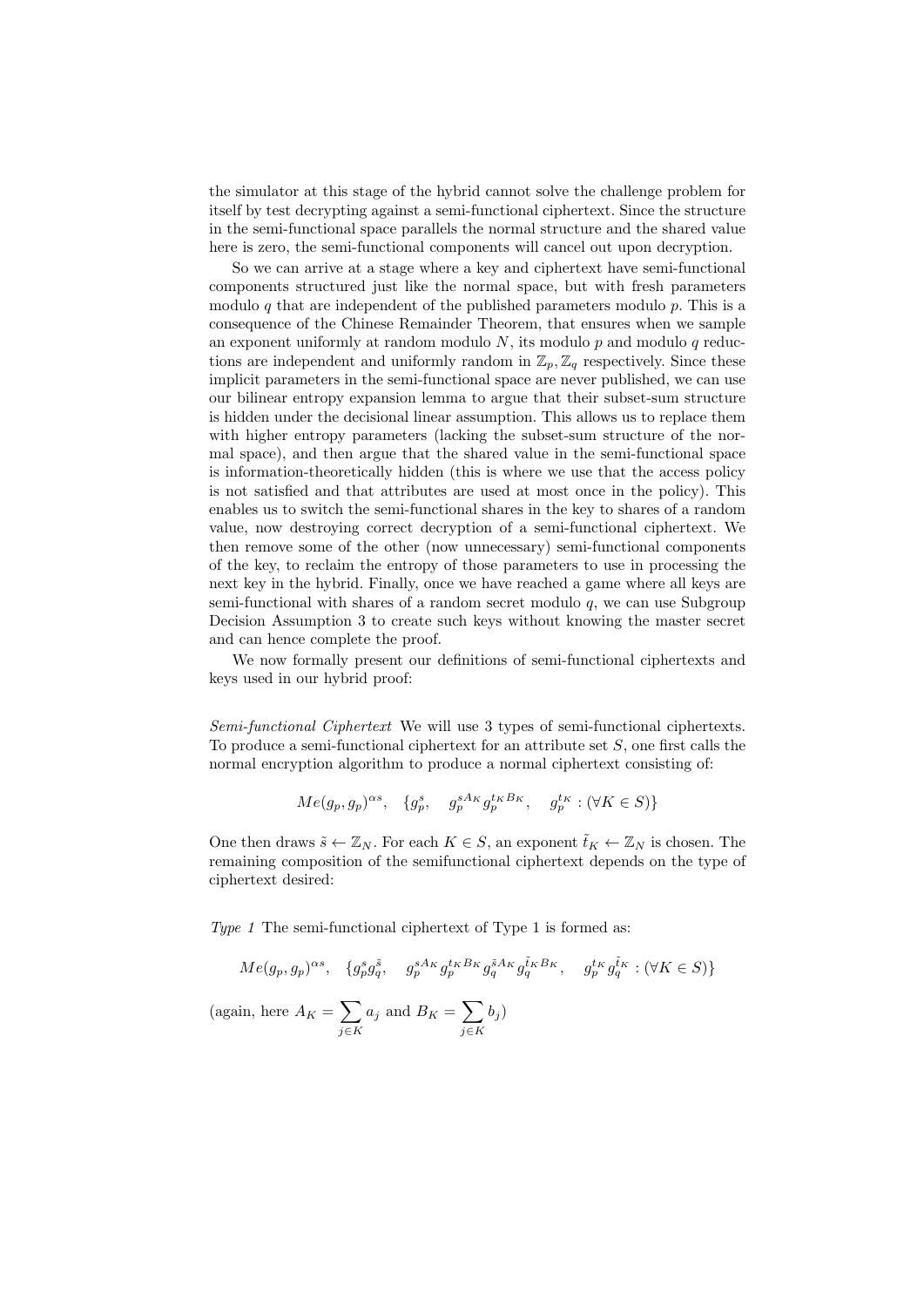Type 2 The semi-functional ciphertext of Type 2 is formed as:

$$
Me(g_p, g_p)^{\alpha s}, \quad \{g_p^s g_q^{\tilde{s}}, \quad g_p^{sA_K} g_q^{t_K B_K} g_q^{\tilde{s}A_K} g_q^{\tilde{t}_K \tilde{b}_K}, \quad g_p^{t_K} g_q^{\tilde{t}_K} : (\forall K \in S) \}
$$

for fixed  $\tilde{b}_K \in \mathbb{Z}_N$  which are chosen uniformly at random and fixed if they do not already exist (in a semi-functional key, for instance).

Type 3 The semi-functional ciphertext of Type 3 is formed as:

$$
Me(g_p, g_p)^{\alpha s}, \quad \{g_p^s g_q^{\tilde{s}}, \quad g_p^{sA_K} g_p^{t_K B_K} g_q^{\tilde{s}_{\tilde{a}K}} g_q^{\tilde{t}_K \tilde{b}_K}, \quad g_p^{t_K} g_q^{\tilde{t}_K} : (\forall K \in S) \}
$$

for fixed  $\tilde{a}_K, \tilde{b}_K \in \mathbb{Z}_N$  which are chosen uniformly at random and fixed if they do not already exist.

Semi-functional Keys We will use 7 types of semi-functional keys. To produce a semi-functional key for an access policy  $\Lambda$ , one first calls the normal key generation algorithm to produce a normal key consisting of:

$$
\{g_p^{\lambda_K}g_p^{y_KA_K}g_w^{z_K}, \quad g_p^{y_K}g_w^{z'_K}, \quad g_p^{y_KB_K}g_w^{z''_K} : (\forall K \text{ labels} \in \varLambda)\}
$$

The first 6 types of keys fall under 3 classes which have two variants each: a "Z" variant and an "R" variant. For Z-type keys one computes a linear sharing of 0 under access policy Λ, creating shares  $\tilde{\lambda}_K$ . For R-type keys one computes a linear sharing of a random element u of  $\mathbb{Z}_q$  which is fixed once it is created and used for all R-type keys. u is shared under access policy  $\Lambda$ , to create shares  $\lambda_K$ . The next steps depend on the class of the key:

Class 1 First compute  $g_q^{A_K}$  and  $g_q^{B_K}$  (where, again,  $A_K$  and  $B_K$  represent the subset-sums of  $a_j$  and  $b_j$ ). For each K label in the honest key, one then draws  $\tilde{y}_K \leftarrow \mathbb{Z}_N$  and forms the semi-functional key of type 1Z or 1R (depending on the sharing  $\tilde{\lambda}_K$ ) as:

$$
\{g_p^{\lambda_K}g_p^{y_KA_K}g_q^{\tilde{\lambda}_K}g_q^{\tilde{y}_KA_K}g_w^{z_K}, \quad g_p^{y_K}g_q^{\tilde{y}_K}g_w^{z'_K}, \quad g_p^{y_KB_K}g_q^{\tilde{y}_KB_K}g_w^{z''_K}: (\forall K \text{ labels } \in \Lambda)\}
$$

Class 2 First compute  $g_q^{A_K}$ . Random values  $\tilde{b}_K \in \mathbb{Z}_N$  are chosen if they do not already exist (in a semi-functional ciphertext, for instance) and fixed. For each K label in the honest key, one then draws  $\tilde{y}_K \leftarrow \mathbb{Z}_N$  and forms the semi-functional key of type 2Z or 2R as:

$$
\{g_p^{\lambda_K} g_p^{y_K A_K} g_q^{\tilde{\lambda}_K} g_q^{\tilde{y}_K A_K} g_w^{z_K}, \quad g_p^{y_K} g_q^{\tilde{y}_K} g_w^{z'_K}, \quad g_p^{y_K B_K} g_q^{\tilde{y}_K \tilde{b}_K} g_w^{z''_K} : (\forall K \text{ labels } \in \Lambda) \}
$$

Class 3 Random values  $\tilde{a}_K, \tilde{b}_K \in \mathbb{Z}_N$  are chosen if they do not already exist and fixed. For each K label in the honest key, one then draws  $\tilde{y}_K \leftarrow \mathbb{Z}_N$  and forms the semi-functional key of type 3Z or 3R as:

$$
\{g_p^{\lambda_K}g_p^{y_KA_K}g_q^{\tilde{\lambda}_K}g_q^{\tilde{y}_K\tilde{a}_K}g_w^{z_K}, \quad g_p^{y_K}g_q^{\tilde{y}_K}g_w^{\tilde{z}'_K}, \quad g_p^{y_KB_K}g_q^{\tilde{y}_K\tilde{b}_K}g_w^{z''_K}: (\forall K \text{ labels } \in \Lambda)\}
$$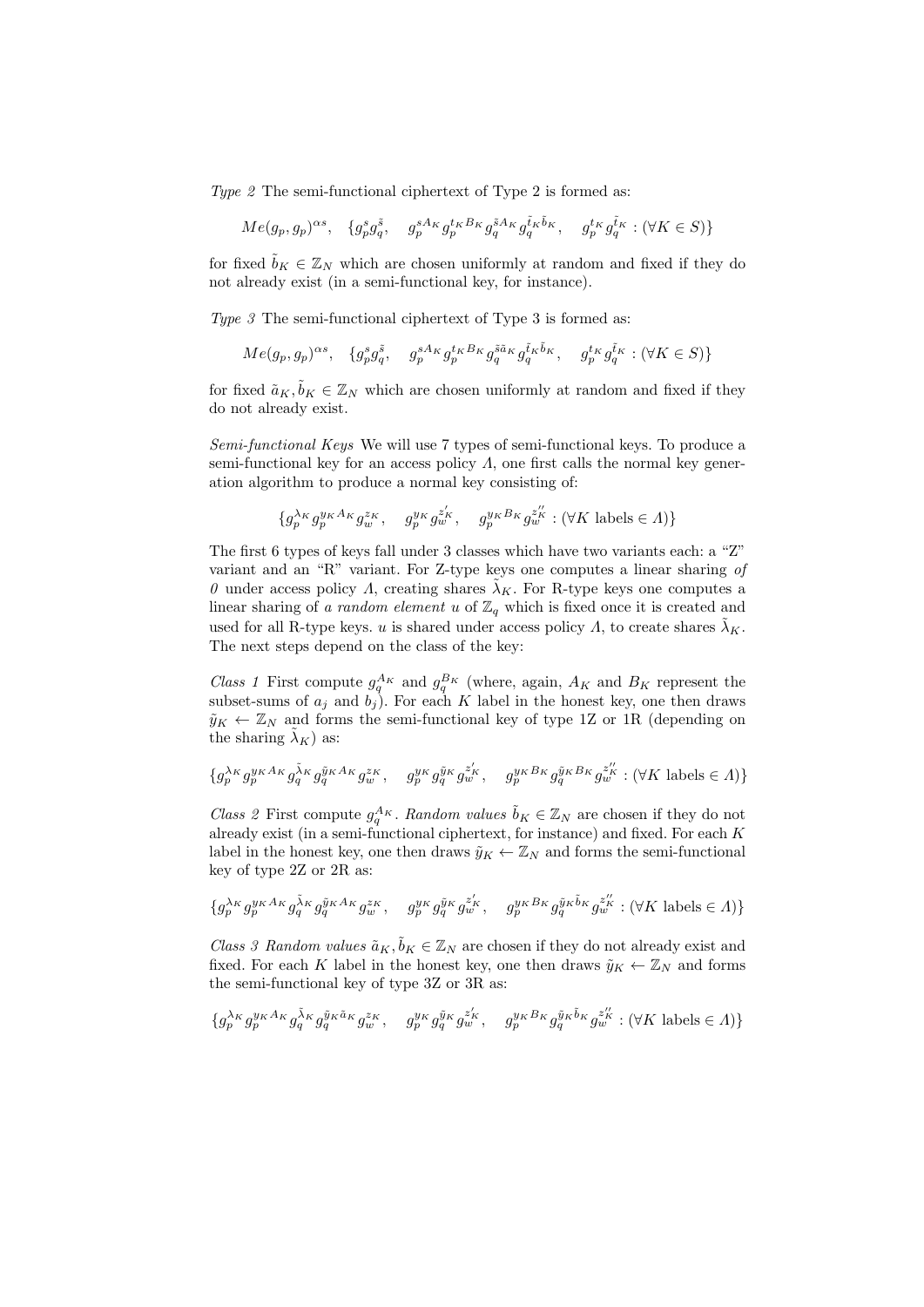Note we now have defined 6 types of keys: 1Z, 1R, 2Z, 2R, 3Z, and 3R, where the letter ( $Z/R$ ) describes whether the  $\lambda_K$  share zero or a random element of  $\mathbb{Z}_q$  respectively, and the number  $(1/2/3)$  describes whether the semi-functional analogues of the  $g_p^{A_K}$  and  $g_p^{B_K}$  in the  $G_q$  group are structured as subset-sums or as random elements of  $G_q$  (Class 1 keys have both  $g_q^{A_K}$  and  $g_q^{B_K}$ . Class 2 keys have just  $g_q^{A_K}$  structured, with a random element  $g_q^{\tilde{b}_K}$ . Class 3 keys have both replaced by random elements  $g_q^{\tilde{a}_K}, g_q^{\tilde{b}_K}$  of  $G_q$ ). There is one final type of key, type 4R, which does not contain any of these elements:

Type 4R Using shares  $\lambda_K$  of u (which is randomly chosen from  $\mathbb{Z}_p$  and fixed if it has not already been fixed), one forms the semi-functional key of type 4R as:

 $\{g_p^{\lambda_K}g_p^{y_KA_K}g_q^{\tilde{\lambda}_K}g_w^{z_K},\quad g_p^{y_K}g_w^{z_K'},\quad g_p^{y_KB_K}g_w^{z_K''}:(\forall K\text{ labels}\in\varLambda)\}$ 

Proof Structure Our hybrid proof takes place over a series of games defined as follows: Letting Q denote the total number of key queries that the attacker makes, we define  $\text{Game}_{\ell_1}$ ,  $\text{Game}_{\ell_2}$ ,  $\text{Game}_{\ell_3}$ ,  $\text{Game}_{\ell_4}$ ,  $\text{Game}_{\ell_5}$ ,  $\text{Game}_{\ell_6}$ , and  $\text{Game}_{\ell_7}$  for  $\ell = 1, ..., Q$ . In each game, the first  $\ell - 1$  keys are semi-functional of type 4R, and all keys after the  $\ell$ th request are normal. They differ in the construction of the  $\ell$ th key and the ciphertext as follows:

 $Game_{\ell_1}$  In this game, the  $\ell$ th key is type 1Z and the ciphertext is type 1.

 $Game_{\ell_2}$  In this game, the  $\ell$ th key is type 2Z and the ciphertext is type 2.

 $Game_{\ell_3}$  In this game, the  $\ell$ th key is type 3Z and the ciphertext is type 3.

 $Game_{\ell_4}$  In this game, the  $\ell$ th key is type 3R and the ciphertext is type 3.

 $Game_{\ell_5}$  In this game, the  $\ell$ th key is type 2R and the ciphertext is type 2.

 $Game_{\ell_6}$  In this game, the  $\ell$ th key is type 1R and the ciphertext is type 1.

 $Game_{\ell_7}$  In this game, the  $\ell$ th key is type 4R and the ciphertext is type 1.

Note that under this definition, we have that in  $Game_{07}$ , the ciphertext given to the attacker is type 1 and the keys are all normal.

The outer structure of our hybrid argument will progress as follows. First, we transition from  $\text{Game}_{real}$  to  $\text{Game}_{07}$ , then to  $\text{Game}_{11}$ , next to  $\text{Game}_{12}$ , next to  $\text{Game}_{1_3}$ , next to  $\text{Game}_{1_4}$ , next to  $\text{Game}_{1_5}$ , next to  $\text{Game}_{1_6}$ , next to  $\text{Game}_{1_7}$ and then to  $\text{Game}_{2_1}$  and so on. We then arrive at  $\text{Game}_{Q_7}$ , where the ciphertext is semifunctional of type 1 and all of the keys given to the attacker are type 4R. We then transition to one last game named  $Game_{final}$  which will complete our proof. Game $_{final}$  uses a semi-functional ciphertext of a new type: type X:

Type X The semi-functional ciphertext of Type X is formed as:

 $MX, \quad \{g_p^s g_q^{\tilde{s}}, \quad g_p^{sA_K} g_t^{t_K B_K} g_q^{\tilde{s}A_K} g_q^{\tilde{t}_K B_K}, \quad g_p^{t_K} g_q^{\tilde{t}_K} : (\forall K \in S) \}$  for  $X \leftarrow G_T$ 

 $Game<sub>final</sub>$  In this game, all keys are semi-functional of type 4R and the ciphertext is semi-functional of type X.

Note that a ciphertext of type X information-theoretically hides its message  $M$  because the message is multiplied by the uniform random  $X$  which is unused anywhere else. So, in  $Game_{final}$ , no polynomial time adversary will be able to achieve advantage in the security game, completing our proof. This hybrid argument is accomplished in the full version of this paper.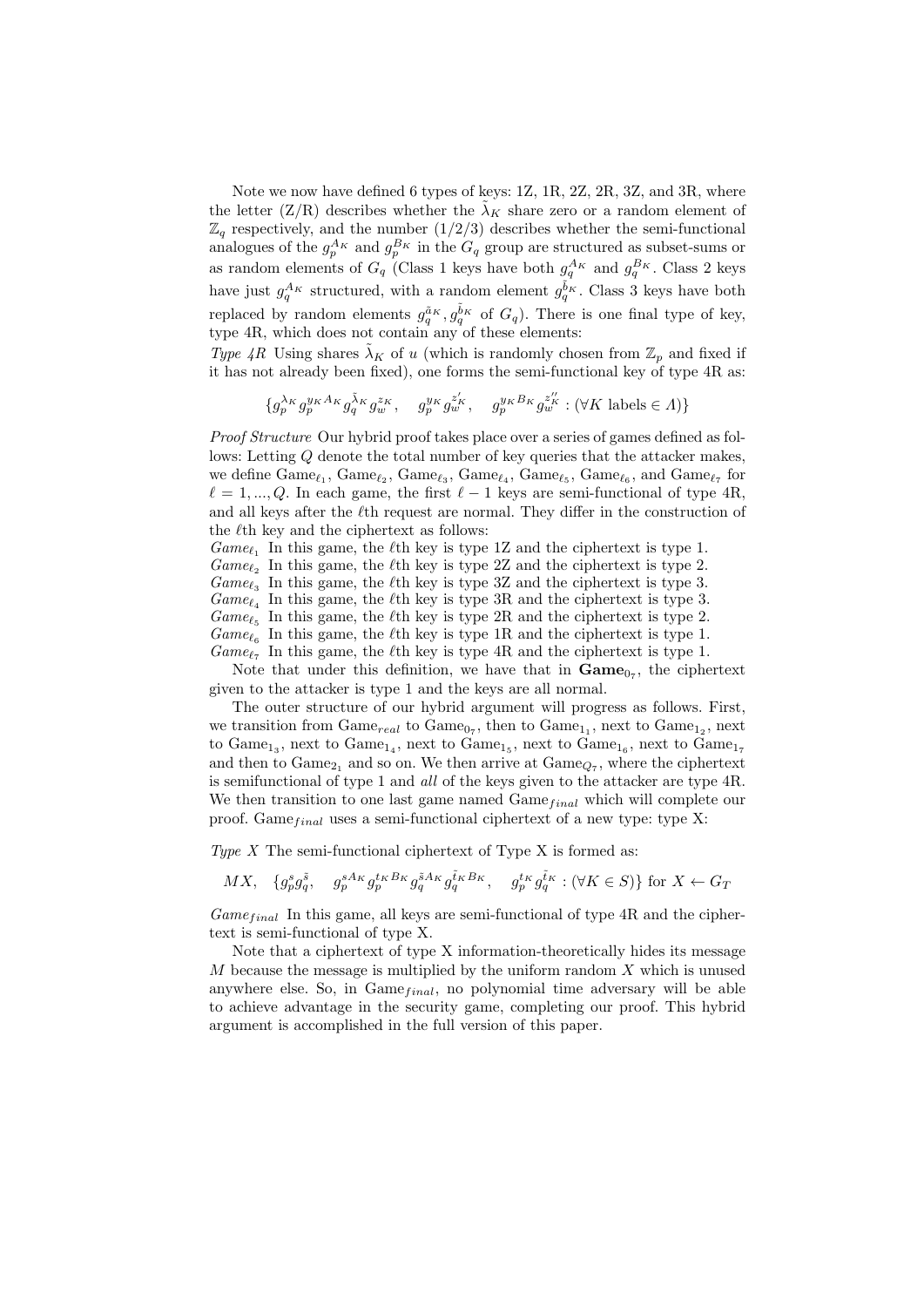## 4 Bilinear Entropy Expansion Lemma

The main technical lemma used in our security argument is used to transition between hybrid games where semi-functional keys and ciphertexts have subsetsum structured  $g_q^{B_K}$  components and games where they have random  $g_q^{\tilde{b}_K}$  components. The relevant quantities in the following lemma are  $r_i$  where either  $r_i$  is a random exponent or is structured as a subset sum of  $c_i$  (which are analogous to the  $a_j, b_j$  in different applications of the lemma).

**Definition 2.** Given  $G$ , a group of prime order  $q$ , and  $q$  a generator of that group, let  $\mathcal{D}_1(m)$  be the distribution of:

$$
\begin{aligned} &g^{\tilde{s}},g^{\tilde{y}_1},...,g^{\tilde{y}_{M-1}},\\ &g^{\tilde{y}_1r_1},...,g^{\tilde{y}_{M-1}r_{M-1}},\\ &g^{\tilde{y}_1b_1},...,g^{\tilde{y}_{M-1}b_{M-1}},\\ &g^{\tilde{t}_1},...,g^{\tilde{t}_{M-1}},\\ &g^{sr_1+\tilde{t}_1b_1},...,g^{sr_{M-1}+\tilde{t}_{M-1}b_{M-1}} \end{aligned}
$$

where the  $\tilde{y}_i, \tilde{t}_i, b_i, r_i, \tilde{s} \leftarrow \mathbb{Z}_q$  and  $M = 2^m$ .

**Definition 3.** Given  $G$ , a group of prime order  $q$ ,  $q$  a generator of that group, and  $C = \{c_1, ..., c_m\}$  a set of m elements drawn uniformly at random from  $\mathbb{Z}_q$ , let  $\mathcal{D}_2(m)$  be the distribution of the same elements (where the  $\tilde{y}_i, \tilde{t}_i, b_i, \tilde{s} \leftarrow \mathbb{Z}_q$ and  $M = 2^m$ ) EXCEPT that each  $r_i = \sum$  $j \in C_i$  $c_j$  where  $C_i$  denotes the ith indexed

nonempty subset of  $C \nvert C \rvert = m$  and there are  $M - 1 = 2<sup>m</sup> - 1$  nonempty subsets).

We show that the distributions  $\mathcal{D}_1(m)$  and  $\mathcal{D}_2(m)$  are computationally indistinguishable if  $m = O(\lg poly(\lambda))$  through an inductive proof, beginning with the base case of  $m = 2$ , where a distinguisher for  $\mathcal{D}_1(2)$  and  $\mathcal{D}_2(2)$   $(C = \{c_1, c_2\})$ can be used to achieve the same advantage in the 2-Linear Problem.

**Lemma 1.** If there exists a polynomial-time algorithm able to achieve advantage  $2^2\delta$  in distinguishing between the distributions  $\mathcal{D}_1(2)$  and  $\mathcal{D}_2(2)$ , then there exists a polynomial-time algorithm able to achieve advantage  $\delta$  in the 2-Linear Problem.

*Proof.* If there exists a polynomial time algorithm  $A$  which distinguishes between  $\mathcal{D}_1(2)$  and  $\mathcal{D}_2(2)$  with advantage  $2^2\delta$ , we can construct a distinguisher for the 2-Linear problem: B. B, upon receiving  $g, g^{y_1}, g^{y_2}, g^{y_1c_1}, g^{y_2c_2}, g^{c_1+c_2+r}$ , draws uniform random  $\tilde{s}, b_3, \tilde{y}_3, \tilde{t}_1, \tilde{t}_2, \tilde{t}_3, \gamma_1, \gamma_2 \leftarrow \mathbb{Z}_q$ , then creates the set:

$$
\begin{array}{ll}\ng^{\tilde{s}},g^{y_{1}}, & g^{y_{2}}, & g^{\tilde{y}_{3}}, \\
g^{y_{1}c_{1}}, & g^{y_{2}c_{2}}, & (g^{c_{1}+c_{2}+r})^{\tilde{y}_{3}}, \\
(g^{y_{1}c_{1}})^{-\frac{\tilde{s}}{\tilde{t}_{1}}}(g^{y_{1}})^{\gamma_{1}}, & (g^{y_{2}r_{c}})^{-\frac{\tilde{s}}{\tilde{t}_{2}}}(g^{y_{2}})^{\gamma_{2}}, & g^{\tilde{y}_{3}b_{3}}, \\
g^{\tilde{t}_{1}}, & g^{\tilde{t}_{2}}, & g^{\tilde{t}_{3}}, \\
g^{\tilde{t}_{1}\gamma_{1}}, & g^{\tilde{t}_{2}\gamma_{2}}, & (g^{c_{1}+c_{2}+r})^{\tilde{s}}g^{\tilde{t}_{3}b_{3}}\n\end{array}
$$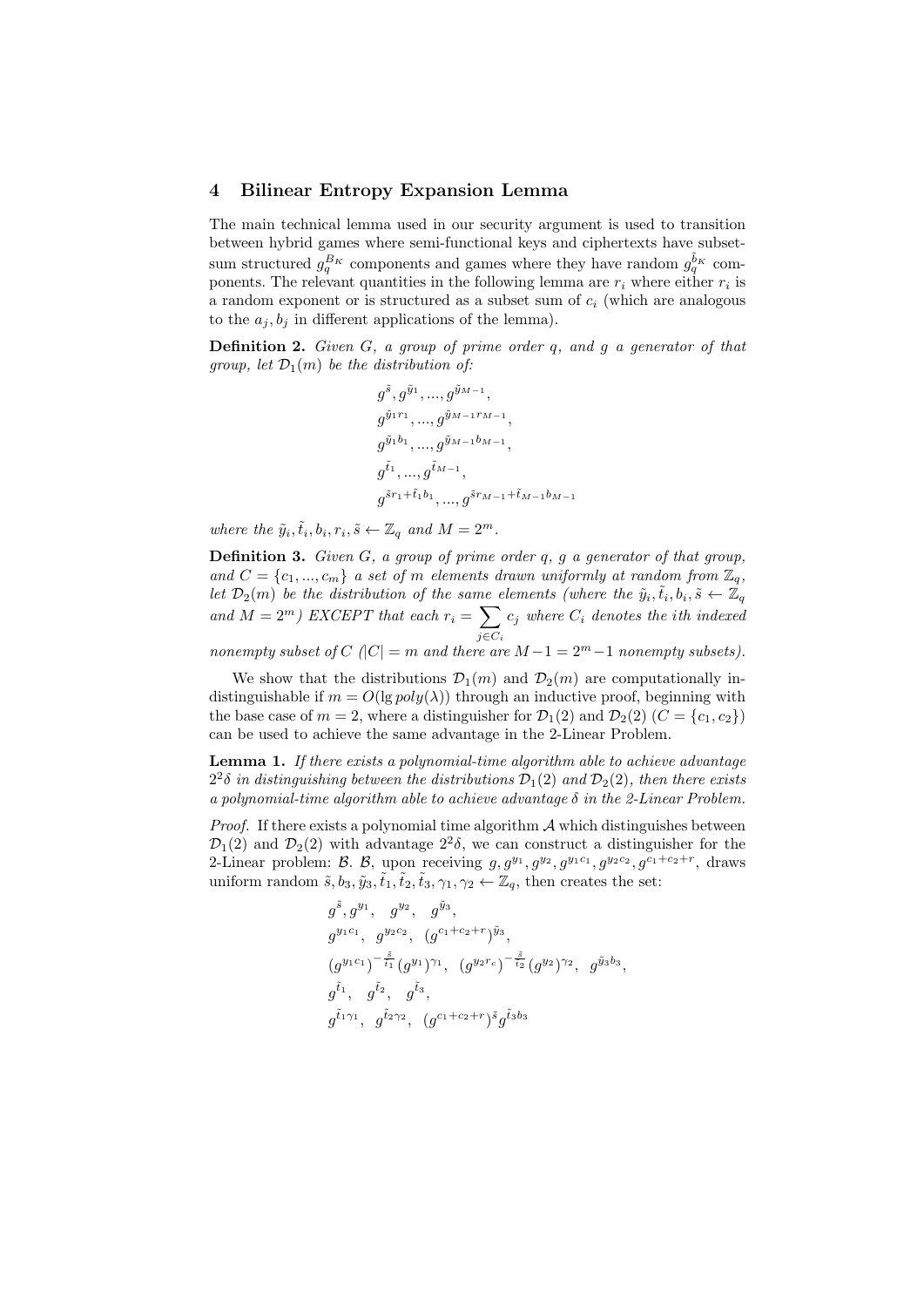then runs  $A$  on this input and returns the output of  $A$ .

Notice that if  $r = 0$ , this distribution is exactly  $\mathcal{D}_2(2)$  (with  $C = \{c_1, c_2\}$ ,  $\tilde{y}_1 = y_1, \tilde{y}_2 = y_2, b_1 = -\frac{c_1s}{\tilde{t}_1} + \gamma_1$ , and  $b_2 = -\frac{c_2s}{\tilde{t}_2} + \gamma_2$ . If r is instead random, this distribution is exactly  $\mathcal{D}_1(2)$ . Therefore,  $\mathcal{B}$  will achieve the same advantage  $2^2\delta$  as A (which is greater than  $\delta$ ) in deciding the 2-Linear problem.

**Lemma 2.** For all integers  $m \geq 2$ , if there exists a polynomial-time algorithm able to achieve an advantage of  $2^{m+1}\delta$  deciding between distributions  $\mathcal{D}_1(m+1)$ and  $\mathcal{D}_2(m+1)$ , then either there exists a polynomial-time algorithm able to achieve an advantage of  $2^m\delta$  in deciding between distributions  $\mathcal{D}_1(m)$  and  $\mathcal{D}_2(m)$ or there exists a polynomial time algorithm able to achieve an advantage of  $\delta$  in the 2-Linear Problem.

*Proof.* If there exists a polynomial time algorithm  $A$  which distinguishes between  $\mathcal{D}_1(m+1)$  and  $\mathcal{D}_2(m+1)$  with non-negligible advantage  $2^{m+1}\delta$ , we construct  $\mathcal{B}$ : a distinguisher for  $\mathcal{D}_1(m)$  and  $\mathcal{D}_2(m)$ .

B, upon receiving:  $g^{\tilde{s}}, g^{\tilde{y}_1}, ..., g^{\tilde{y}_{M-1}} , ..., g^{\tilde{y}_{M-1}r_{M-1}}, g^{\tilde{y}_1b_1}, ..., g^{\tilde{y}_{M-1}b_{M-1}}, g^{\tilde{t}_1}, ..., g^{\tilde{t}_{M-1}}, g^{\tilde{s}r_1+\tilde{t}_1b_1}, ..., g^{\tilde{s}r_{M-1}+\tilde{t}_{M-1}b_{M-1}}$ where  $M = 2^m$ , first draws:  $y_1^*,..., y_{M-1}^*, \sigma_1,...,\sigma_{M-1}, \gamma_1,...,\gamma_{M-1}, \tilde{y}_M, \tilde{t}_M, b_M, c_{m+1} \leftarrow \mathbb{Z}_q$ , and constructs:

$$
\begin{split} &g^{\tilde{s}},g^{\tilde{y}_{1}},...,g^{\tilde{y}_{M-1}},g^{\tilde{y}_{M}},\\ & (g^{\tilde{y}_{1}})^{y_{1}^{*}},...,g^{\tilde{y}_{M-1}})^{y_{M-1}^{*}},\\ &g^{\tilde{y}_{1}r_{1}},...,g^{\tilde{y}_{M-1}r_{M-1}},g^{\tilde{y}_{M}c_{m+1}},\\ & (g^{\tilde{y}_{1}})^{y_{1}^{*}c_{m+1}}(g^{\tilde{y}_{1}r_{1}})^{y_{1}^{*}},...,(g^{\tilde{y}_{M-1}})^{y_{M-1}^{*}c_{m+1}}(g^{\tilde{y}_{M-1}r_{M-1}})^{y_{M-1}^{*}},\\ &g^{\tilde{y}_{1}b_{1}},...,g^{\tilde{y}_{M-1}b_{M-1}},g^{\tilde{y}_{M}b_{M}},\\ & (g^{\tilde{y}_{1}b_{1}})^{y_{1}^{*}}(g^{\tilde{y}_{1}})^{\sigma_{1}y_{1}^{*}},...,(g^{\tilde{y}_{M-1}b_{M-1}})^{y_{M-1}^{*}}(g^{\tilde{y}_{M-1}})^{\sigma_{M-1}y_{M-1}^{*}},\\ &g^{\tilde{t}_{1}},...,g^{\tilde{t}_{M-1}},g^{\tilde{t}_{M}},\\ &g^{\tilde{t}_{1}}(g^{\tilde{y}_{1}})^{\gamma_{1}},...,g^{\tilde{t}_{M-1}}(g^{\tilde{y}_{M-1}})^{\gamma_{M-1}},\\ &g^{\tilde{s}r_{1}+\tilde{t}_{1}b_{1}},...,g^{\tilde{s}r_{M-1}+\tilde{t}_{M-1}b_{M-1}},(g^{\tilde{s}})^{c_{m+1}}g^{\tilde{t}_{M}b_{M}},\\ &(g^{\tilde{s}})^{c_{m+1}}g^{\tilde{s}_{r_{1}+\tilde{t}_{1}b_{1}}}(g^{\tilde{t}_{1}})^{\gamma_{1}}(g^{\tilde{t}_{1}})^{\gamma_{1}}(g^{\tilde{y}_{1}})^{\gamma_{1}}^{*})(g^{\tilde{y}_{1}})^{\gamma_{1}},...,(g^{\tilde{s}})^{c_{m+1}}g^{\tilde{s}_{r_{M-1}+\tilde{t}_{M-1}b_{M-1}}}(g^{\
$$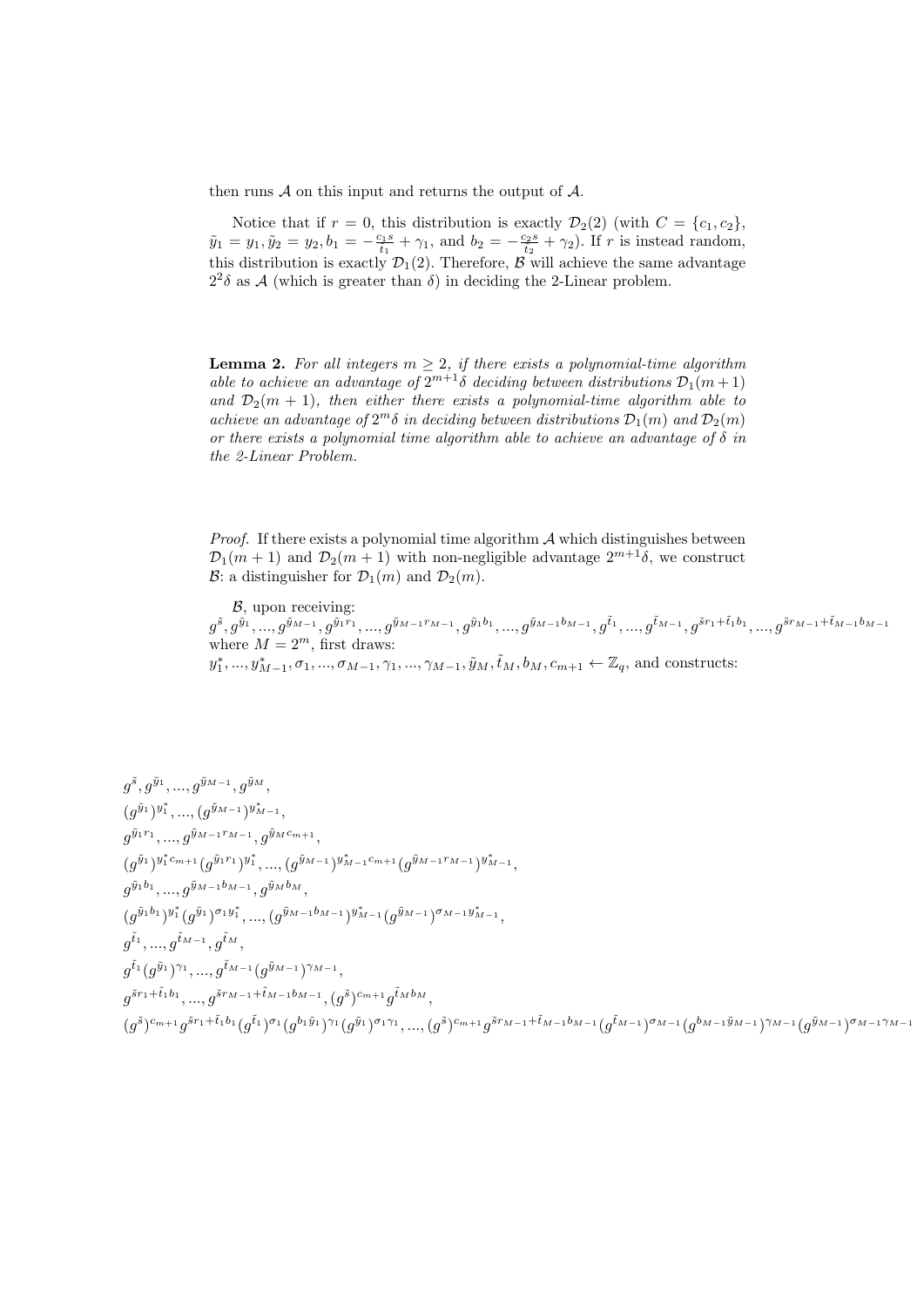which is equal to:

$$
\begin{aligned} &g^{\tilde{s}},g^{\tilde{y}_1},...,g^{\tilde{y}_{M-1}},g^{\tilde{y}_M},\\ &g^{\tilde{y}_1y_1^*},...,g^{\tilde{y}_{M-1}y_{M-1}^*},\\ &g^{\tilde{y}_1r_1},...,g^{\tilde{y}_{M-1}r_{M-1}},g^{\tilde{y}_Mc_{m+1}},\\ &g^{\tilde{y}_1y_1^*(r_1+c_{m+1})},...,g^{\tilde{y}_{M-1}y_{M-1}^*(r_{M-1}+c_{m+1})},\\ &g^{\tilde{y}_1b_1},...,g^{\tilde{y}_{M-1}b_{M-1}},g^{\tilde{y}_Mb_M},\\ &g^{\tilde{y}_1y_1^*(b_1+\sigma_1)},...,g^{\tilde{y}_{M-1}y_{M-1}^*(b_{M-1}+\sigma_{M-1})},\\ &g^{\tilde{t}_1},...,g^{\tilde{t}_{M-1}},g^{\tilde{t}_M},\\ &g^{\tilde{t}_1+\tilde{y}_1\gamma_1},...,g^{\tilde{t}_{M-1}+\tilde{y}_{M-1}\gamma_{M-1}},\\ &g^{\tilde{s}r_1+\tilde{t}_1b_1},...,g^{\tilde{s}r_{M-1}+\tilde{t}_{M-1}b_{M-1}},g^{\tilde{s}c_{m+1}+\tilde{t}_Mb_M},\\ &g^{\tilde{s}(r_1+c_{m+1})+(\tilde{t}_1+\tilde{y}_1\gamma_1)(b_1+\sigma_1)},...,g^{\tilde{s}(r_{M-1}+c_{m+1})+(\tilde{t}_{M-1}+\tilde{y}_{M-1}\gamma_{M-1})(b_{M-1}+\sigma_{M-1})}\end{aligned}
$$

Notice that if  $\mathcal{B}'$ 's input is  $\mathcal{D}_2(m)$ , then the distribution of sets constructed by B is exactly  $\mathcal{D}_2(m+1)$ , where a new  $c_{m+1}$  element is drawn and added to form the subsets of the new augmented set C,  $\tilde{y}_{M+i} = \tilde{y}_i y_i^*$ ,  $b_{M+i} = b_i + \sigma_i$ , and  $\tilde{t}_{M+i} = \tilde{t}_i + \tilde{y}_i \gamma_i$  for  $i = 1, ..., M-1$  which are all uniformly distributed at random. However, if  $\mathcal{B}'$ 's input is  $\mathcal{D}_1(m)$ , then the distribution of sets constructed by  $\mathcal B$  is not exactly  $\mathcal D_1(m+1)$ .

**Definition 4.** Let  $\mathcal{D}'_1(m+1)$  be the distribution of sets created by  $\mathcal B$  given input sets from  $\mathcal{D}_1(m)$ .

We have therefore only proved that if an algorithm is able to achieve advantage in distinguishing  $\mathcal{D}'_1(m+1)$  and  $\mathcal{D}_2(m+1)$ , then it can be used to achieve that same advantage in deciding between  $\mathcal{D}_1(m)$  and  $\mathcal{D}_2(m)$ . Fortunately, we can transition between  $\mathcal{D}'_1(m+1)$  and  $\mathcal{D}_1(m+1)$  using a hybrid proof. First we define  $M = 2^m$  hybrid distributions indexed by (j):

**Definition 5.** Let  $\mathcal{D}'^{(j)}_1(m+1)$  be the distribution of:

$$
\begin{split} &g^{\tilde{s}},g^{\tilde{y}_{1}},...,g^{\tilde{y}_{M-1}},g^{\tilde{y}_{M}},\\ &g^{\tilde{y}_{M+1}},...,g^{\tilde{y}_{M-1}},\\ &g^{\tilde{y}_{1}r_{1}},...,g^{\tilde{y}_{M-1}r_{M-1}},g^{\tilde{y}_{M}c_{m+1}},\\ &g^{\tilde{y}_{M+1}(r_{1}+c_{m+1})},...,g^{\tilde{y}_{M+j}(r_{j}+c_{m+1})},g^{\tilde{y}_{M+j+1}r_{M+j+1}},...,g^{\tilde{y}_{2M-1}r_{2M-1}},\\ &g^{\tilde{y}_{1}b_{1}},...,g^{\tilde{y}_{M-1}b_{M-1}},g^{\tilde{y}_{M}b_{M}},\\ &g^{\tilde{y}_{M+1}b_{M+1}},...,g^{\tilde{y}_{2M-1}b_{2M-1}},\\ &g^{\tilde{t}_{1}},...,g^{\tilde{t}_{M-1}},g^{\tilde{t}_{M}},\\ &g^{\tilde{s}r_{1}+\tilde{t}_{1}b_{1}},...,g^{\tilde{s}_{r_{M-1}}+\tilde{t}_{M-1}b_{M-1}},g^{\tilde{s}c_{m+1}+\tilde{t}_{M}b_{M}},\\ &g^{\tilde{s}r_{1}+\tilde{t}_{1}b_{1}},...,g^{\tilde{s}r_{M-1}+\tilde{t}_{M-1}b_{M-1}},g^{\tilde{s}c_{m+1}+\tilde{t}_{M}b_{M}},\\ \end{split}
$$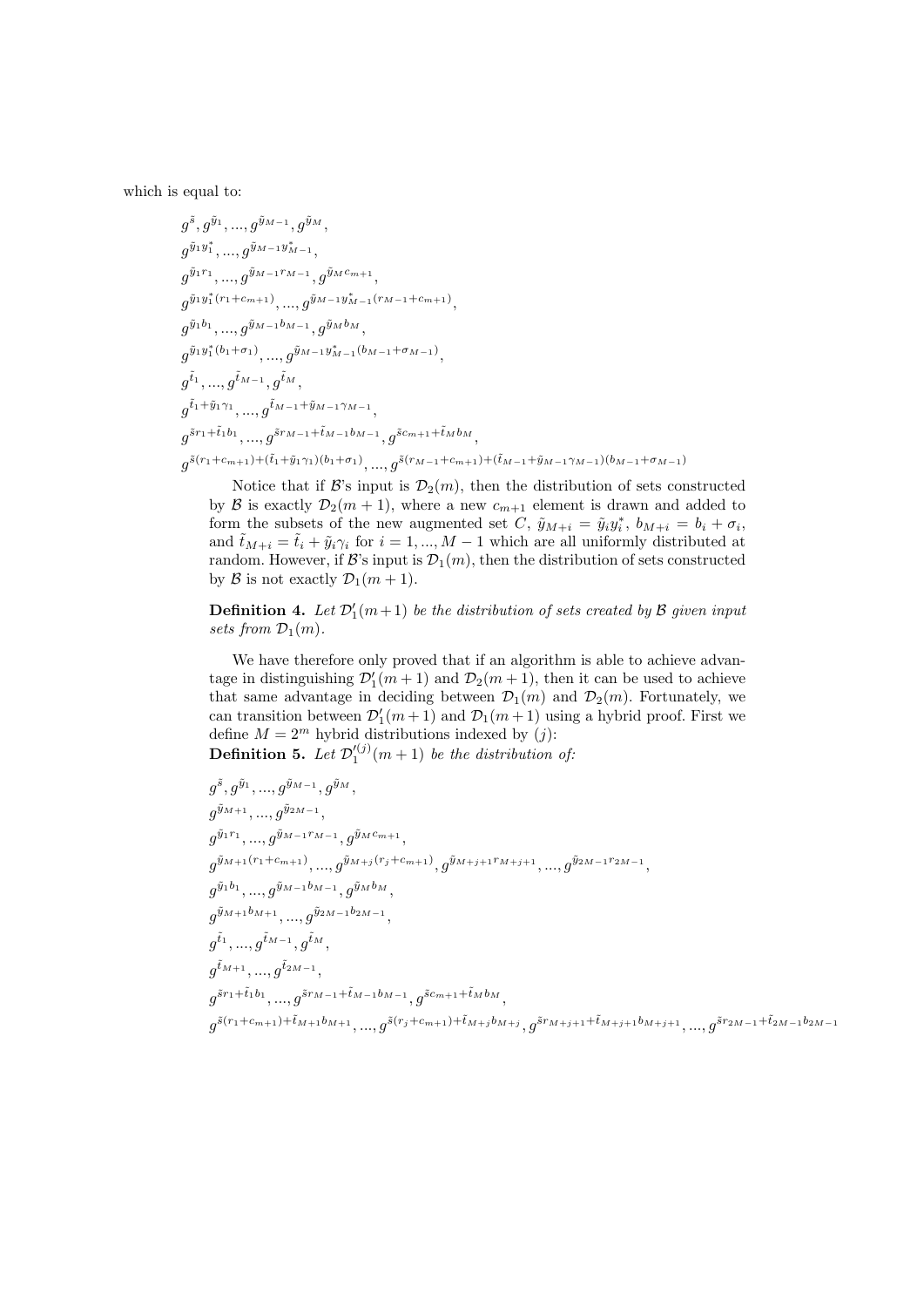for  $j = 0, ..., M - 1$  where the  $r_{M+j+i}$  are distributed uniformly at random in  $\mathbb{Z}_p$ for  $i = 1,...M - j - 1$ 

Notice that  $\mathcal{D}'_1^{(0)}(m+1) = \mathcal{D}_1(m+1)$  and  $\mathcal{D}'_1^{(M-1)}(m+1) = \mathcal{D}'_1(m+1)$ . So, if some adversary  $\mathcal A$  could distinguish between  $\mathcal D_1(m+1)$  and  $\mathcal D'_1(m+1)$  with nonnegligible advantage  $2^m\delta$ , then by the triangle inequality, there must exists some j such that:  $\left|\Pr[\mathcal{A} = 1|\mathcal{D}'_1^{(j+1)}(m+1)] - \Pr[\mathcal{A} = 1|\mathcal{D}'_1^{(j)}(m+1)]\right| \ge \frac{2^m \delta}{M} = \delta.$ Such an  $A$  can be used to construct a distinguisher for the 2-Linear Problem:  $B$ that achieves advantage  $\delta$ :

B, upon receiving  $g, g^{y_1}, g^{y_2}, g^{y_1c_1}, g^{y_2c_2}, g^{c_1+c_2+r}$ , relabels the elements as:  $g, g^{y_1}, g^{y_2}, g^{y_1r^*}, g^{y_2c_{m+1}}, g^x$  (defining  $y_1 = y_1, y_2 = y_2, r^* = c_1, c_{m+1} = c_2$ , and  $x = r^* + c_{m+1} + r$ . B then draws  $\tilde{s}, \gamma_{j+1}, \tilde{y}_1, ..., \tilde{y}_j, \tilde{y}_{j+2}, ..., \tilde{y}_{M-1}, y^*_M, ..., y^*_{M+j}, \tilde{y}_{M+j+1}, ..., \tilde{y}_{2M-1},$  $\tilde{t}_1, ..., \tilde{t}_{2M-1}, \gamma_M, ..., \gamma_{M+j}, b_{j+2}, ..., b_{2M-1}, r_1, ..., r_j, r_{j+2}, ..., r_{2M-1}$  uniformly at random from  $\mathbb{Z}_q$  and constructs:

$$
g^{\tilde{s}}, g^{\tilde{y}_{1}},...,g^{\tilde{y}_{j}},g^{y_{1}},g^{\tilde{y}_{j+2}},...,g^{\tilde{y}_{M-1}},(g^{y_{2}})^{y_{M}^{*}},(g^{y_{2}})^{y_{M+1}^{*}},...,(g^{y_{2}})^{y_{M+j}^{*}},g^{\tilde{y}_{M+j+1}},...,g^{\tilde{y}_{M+j+1}},...,(g^{y_{2M-1}},
$$
  
\n
$$
g^{\tilde{y}_{1}r_{1}},...,g^{\tilde{y}_{j}r_{j}},g^{y_{1}r^{*}},g^{\tilde{y}_{j+2}r_{j+2}},...,g^{\tilde{y}_{M-1}r_{M-1}},(g^{y_{2}c_{m+1}})^{y_{M}^{*}},((g^{y_{2}})^{y_{M+1}^{*}})^{r_{1}}(g^{y_{2}c_{m+1}})^{y_{M+1}^{*}},...,((g^{y_{2}})^{y_{M+j}^{*}})^{r_{j}}(g^{y_{2}c_{m+1}})^{y_{M+j}^{*}},(g^{x})^{\tilde{y}_{M+j+2}r_{M+j+2}},...,g^{\tilde{y}_{2M-1}r_{2M-1}},
$$
  
\n
$$
g^{\tilde{y}_{1}b_{1}},...,g^{\tilde{y}_{j}b_{j}},(g^{y_{1}r^{*}})^{-\frac{\tilde{s}}{\tilde{t}_{j+1}}}(g^{y_{1}})^{\gamma_{j+1}},g^{\tilde{y}_{j+2}b_{j+2}},...,g^{\tilde{y}_{M-1}b_{M-1}},(g^{y_{2}})^{y_{M-1}^{*}}^{y_{M-1}}^{y_{M-1}},(g^{y_{2}})^{y_{M}^{*}}\gamma_{M}(g^{y_{2}c_{m+1}})^{-y_{M}^{*}}^{*}
$$
  
\n
$$
(g^{y_{2}})^{-y_{M+1}^{*}}(i_{M+1}^{s_{m+1}}-\gamma_{M+1})}(g^{y_{2}c_{m+1}})^{-y_{M+1}^{*}}i_{M+1}^{-\tilde{s}},..., (g^{y_{2}})^{-y_{M+j}^{*}}(i_{M+j}^{s_{m}}-\gamma_{M+j})(g^{y_{2}c_{m+1}})^{-y_{M}^{*}}i_{M+j}^{-\tilde{s}},
$$

where  $\tilde{y}_{j+1} = y_1, r_{j+1} = r^*, b_{j+1} = -\frac{\tilde{s}r^*}{\tilde{t}_{j+1}}$  $\frac{\tilde{s}r^{*}}{\tilde{t}_{j+1}} + \gamma_{j+1}, b_M = -\frac{\tilde{s}c_{m+1}}{\tilde{t}_M} + \gamma_M,$ and the  $b_{M+i} = -\frac{\tilde{s}(r_i + c_{m+1})}{\tilde{t}_{M+i}} + \gamma_{M+i}$  for  $i = 1, ..., j$  and  $\tilde{y}_{M+i} = y_2 \tilde{y}_{M+i}^*$  for  $i = 0, ..., j$  are all distributed uniformly at random in  $\mathbb{Z}_p$ .

 $\beta$  then runs  $\mathcal A$  on this input and outputs the same.

Note that if  $x = r^* + c_{m+1} + 0$ , then B has sampled an instance of  $\mathcal{D}'_1^{(j+1)}(m +$ 1). Otherwise, if  $x = r^* + c_{m+1} + r$  for a uniform random r it has sampled an instance of  $\mathcal{D}'^{(j)}(m+1)$ . So,  $\mathcal{B}$  will enjoy the same advantage  $\delta$  of  $\mathcal{A}$  but in deciding the 2-Linear Problem.

We assumed there is a polynomial time algorithm  $A$  which distinguishes between  $\mathcal{D}_1(m+1)$  and  $\mathcal{D}_2(m+1)$  with advantage  $2^{m+1}\delta$ . By the triangle inequality,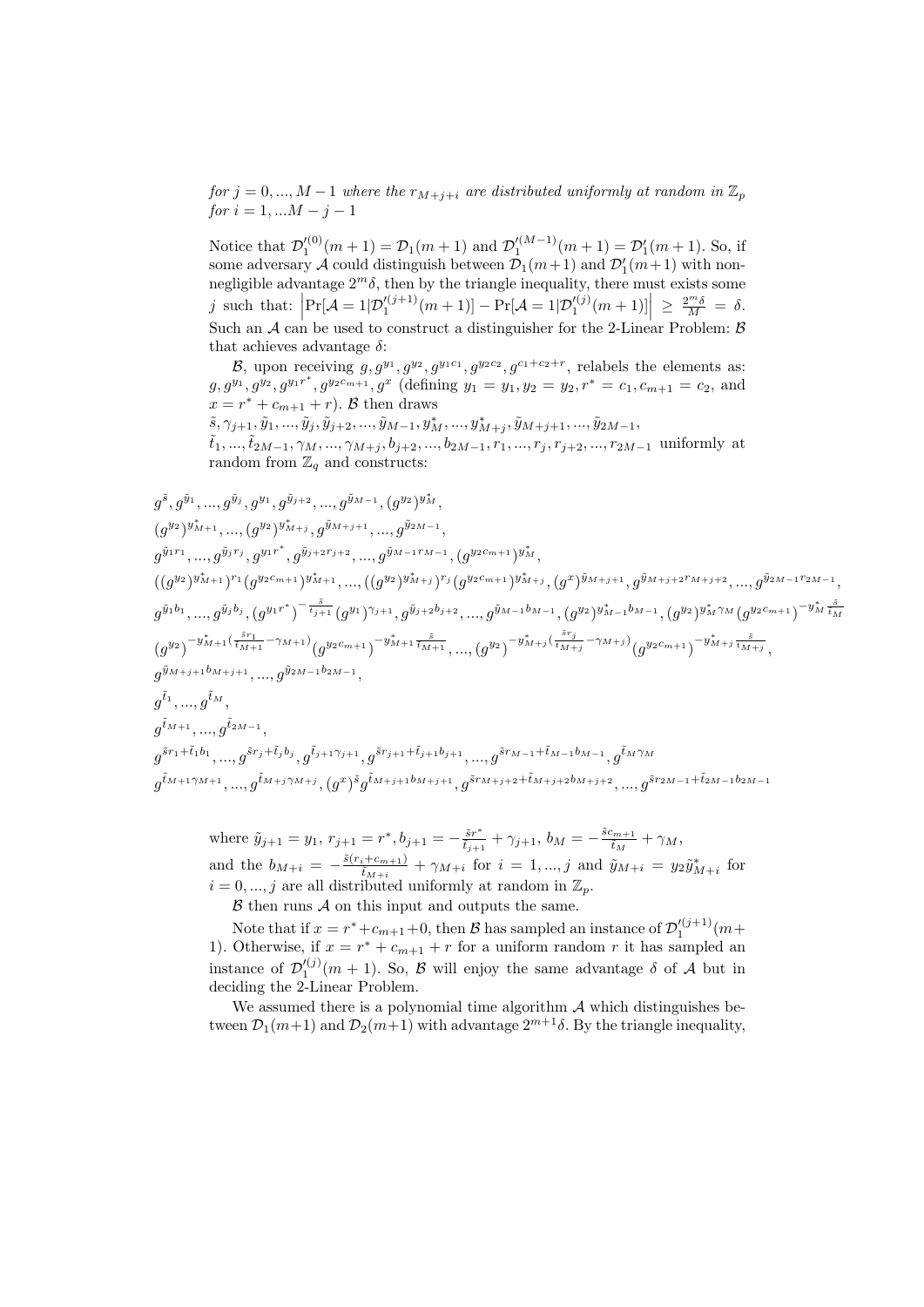then A must be able to be used to either achieve advantage  $2^m\delta$  in distinguishing between instances of  $\mathcal{D}_1(m+1)$  and  $\mathcal{D}'_1(m+1)$  or achieve advantage  $2^m\delta$  in distinguishing between instances of between  $\mathcal{D}'_1(m+1)$  and  $\mathcal{D}_2(m+1)$ .

In the first case, if A can be used to achieve advantage  $2^m\delta$  in distinguishing between instances of  $\mathcal{D}_1(m+1)$  and  $\mathcal{D}'_1(m+1)$ , then we showed in the first proof how such an algorithm could be used to distinguish between  $\mathcal{D}_1(m)$  and  $\mathcal{D}_2(m)$ with the same advantage  $(2^m \delta)$ .

In the second case, if A can be used to achieve advantage  $2^m\delta$  in distinguishing between instances of  $\mathcal{D}'_1(m+1)$  and  $\mathcal{D}_2(m+1)$ , then we showed in the second proof how such an algorithm could be used to break the 2-Linear problem with advantage  $\frac{2^m \delta}{M} = \delta$ .

Therefore, if there is a polynomial time algorithm  $A$  which distinguishes between  $\mathcal{D}_1(m+1)$  and  $\mathcal{D}_2(m+1)$  with advantage  $2^{m+1}\delta$ , then either there exists a polynomial-time algorithm able to achieve an advantage of  $2^m\delta$  in deciding between distributions  $\mathcal{D}_1(m)$  and  $\mathcal{D}_2(m)$  or there exists a polynomial time algorithm able to achieve an advantage of  $\delta$  in the 2-Linear Problem.

## **Lemma 3.** The distributions  $\mathcal{D}_1(k)$  and  $\mathcal{D}_2(k)$  are computationally indistinguishable under the 2-Linear computational hardness assumption if  $k = O(\lg poly(\lambda))$ .

*Proof.* We have shown that for all integers  $m > 2$ , if there exists a polynomialtime algorithm able to achieve an advantage of  $2^{m+1}\delta$  deciding between distributions  $\mathcal{D}_1(m+1)$  and  $\mathcal{D}_2(m+1)$ , then either there exists a polynomial-time algorithm able to achieve an advantage of  $2^m\delta$  in deciding between distributions  $\mathcal{D}_1(m)$  and  $\mathcal{D}_2(m)$  or there exists a polynomial time algorithm able to achieve an advantage of  $\delta$  in the 2-Linear Problem. We have also shown that if there exists a polynomial-time algorithm able to achieve advantage  $2^2\delta$  in distinguishing between the distributions  $\mathcal{D}_1(2)$  and  $\mathcal{D}_2(2)$ , then there exists a polynomial-time algorithm able to achieve advantage  $\delta$  in the 2-Linear Problem. By induction, it follows that for all m, if an algorithm is able to achieve an advantage of  $2^m\delta$ in distinguishing between distributions  $\mathcal{D}_1(m)$  and  $\mathcal{D}_2(m)$ , then that algorithm can be used to achieve advantage  $\delta$  in the 2-Linear problem.

If  $k = O(\lg \text{poly}(\lambda))$ , then any algorithm A able to achieve non-negligible advantage  $\delta$  in distinguishing between  $\mathcal{D}_1(k)$  and  $\mathcal{D}_2(k)$  can be used to achieve non-negligible advantage  $\Omega(\frac{\delta}{\text{poly}(\lambda)})$  in the 2-Linear problem. This violates our 2-Linear Assumption, so no such algorithm  ${\mathcal A}$  can exist.

## 5 Concluding Remarks

We have presented a composite order KP-ABE scheme proven fully secure under the DLIN assumption and additional subgroup decision type assumptions. The scheme allows a bound of  $2^k - 1$  attribute-uses in an access policy, where the number of group elements required in the public parameters per attribute-use grows polynomially with  $k$ . An interesting question for future work is whether the ciphertext sizes can be significantly reduced (our scheme has ciphertexts still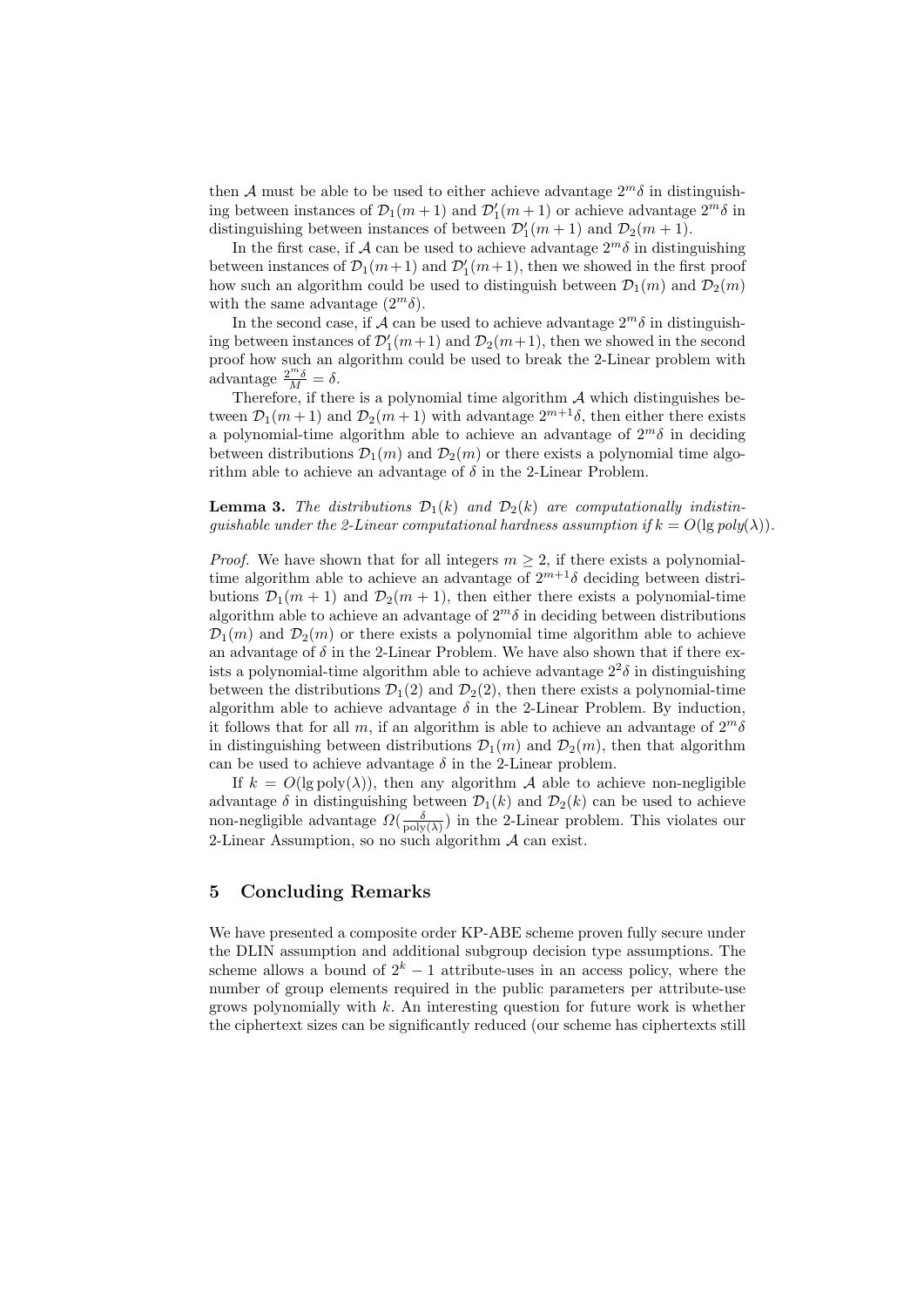growing linearly in size with  $2<sup>k</sup> - 1$ ). We have chosen to demonstrate our techniques on a KP-ABE scheme, though we note that they are equally applicable to the CP-ABE setting. The core of CP-ABE schemes often mirror the structure of KP-ABE schemes, and would benefit similarly from the reduced public parameter size our lemma enables. Finally, our bilinear entropy expansion lemma is not restricted to the ABE setting, and we suspect it may have applications to other cryptographic primitives. Primitive structure can be built around the lemma's core components of  $\{g^{t_K}, g^{t_K A_K}\}\$ , which can be plugged in to replace a need for independent random group elements. Our composite order KP-ABE scheme demonstrates this usage.

## References

- 1. N. Attrapadung. Dual system encryption via doubly selective security: Framework, fully secure functional encryption for regular languages, and more. In EU-ROCRYPT, pages 557–577, 2014.
- 2. M. Raykova B. Parno and V. Vaikuntanathan. How to delegate and verify in public: Verifiable computation from attribute-based encryption. In TCC, pages 422–439, 2012.
- 3. A. Beimel. Secure schemes for secret sharing and key distribution. PhD thesis, Israel Institute of Technology, Technion, Haifa, Israel, 1996.
- 4. John Bethencourt, Amit Sahai, and Brent Waters. Ciphertext-policy attributebased encryption. In Proceedings of the IEEE Symposium on Security and Privacy, pages 321–334.
- 5. D. Boneh and M. Franklin. Identity based encryption from the weil pairing. In CRYPTO, pages 213–229, 2001.
- 6. M. Chase. Multi-authority attribute based encryption. In Theory of Cryptography, 4th Theory of Cryptography Conference, TCC 2007, Amsterdam, The Netherlands, February 21-24, 2007, Proceedings, pages 515–534, 2007.
- 7. M. Chase and S. S. M. Chow. Improving privacy and security in multi-authority attribute-based encryption. In Proceedings of the 2009 ACM Conference on Computer and Communications Security, pages 121–130, 2009.
- 8. M. Chase and S. Meiklejohn. Déjà Q: using dual systems to revisit q-type assumptions. In EUROCRYPT, pages 622–639, 2014.
- 9. J. Chen and H. Wee. Fully, (almost) tightly secure IBE and dual system groups. In CRYPTO, pages 435–460, 2013.
- 10. C. Cocks. An identity based encryption scheme based on quadratic residues. In Proceedings of the 8th IMA International Conference on Cryptography and Coding, pages 26–28, 2001.
- 11. Y. Dodis, A. B. Lewko, B. Waters, and D. Wichs. Storing secrets on continually leaky devices. In FOCS, pages 688–697, 2011.
- 12. S. Garg, C. Gentry, S. Halevi, A. Sahai, and B. Waters. Attribute-based encryption for circuits from multilinear maps. In CRYPTO, pages 479–499, 2013.
- 13. S. Garg, C. Gentry, S. Halevi, and M. Zhandry. Fully secure attribute based encryption from multilinear maps. IACR Cryptology ePrint Archive, 2014:622, 2014.
- 14. S. Goldwasser, Y. T. Kalai, R. A. Popa, V. Vaikuntanathan, and N. Zeldovich. How to run turing machines on encrypted data. In Advances in Cryptology -